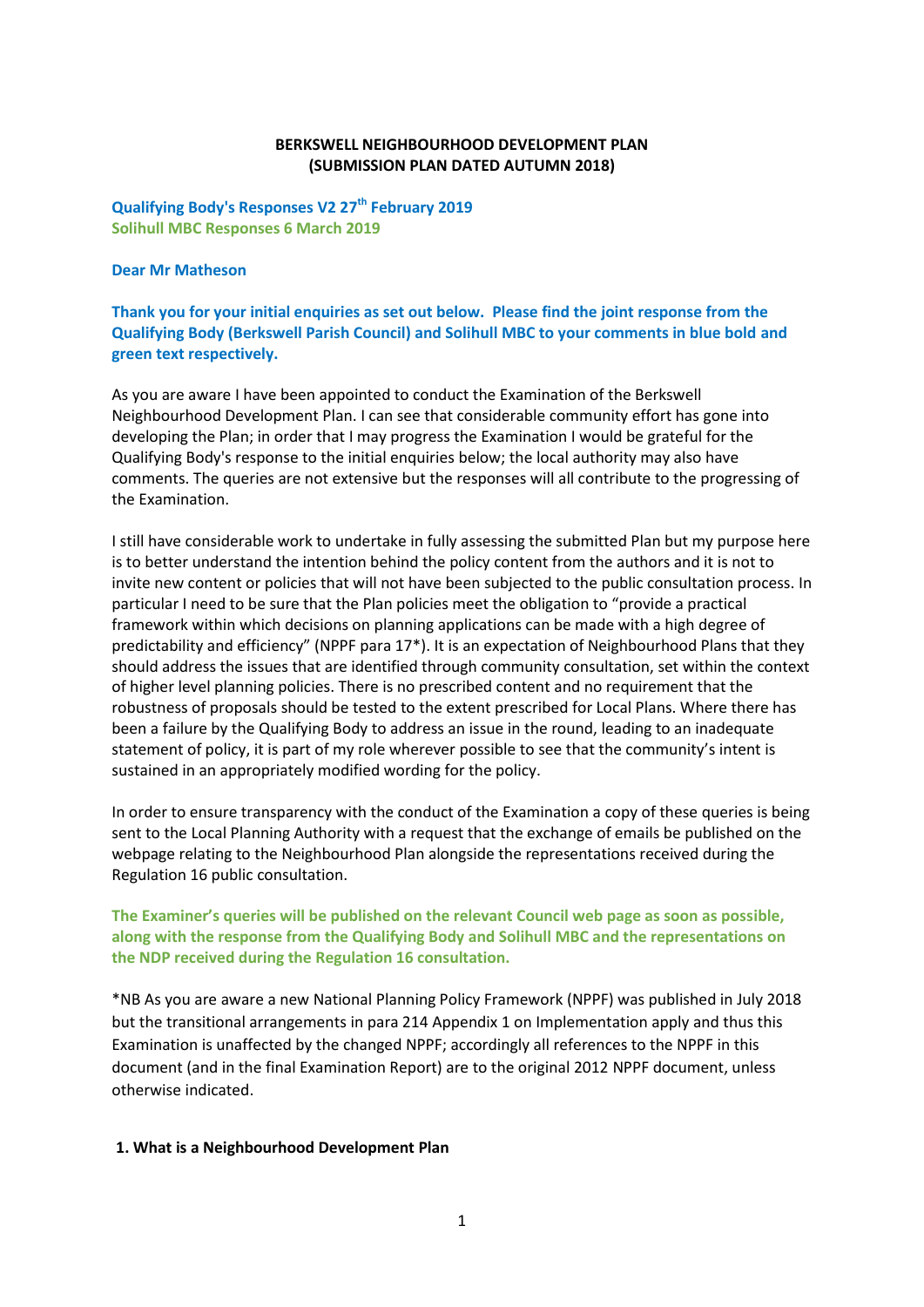I feel this section has now served its purpose and it can be omitted for the Plan that will be a Development Plan document. Do you agree?

**Yes. We agree that this section can now be omitted from the plan given that it has served its purpose of explaining to residents and others the nature of the document during the various consultation processes.**

### **Planning Policies**

#### **5. Housing in Balsall Common**

I note that at the foot of para 5.1 there is a reference to "Appendix 2" but I believe that this should be to Appendix  $1 -$  is that correct?

**Yes correct. There is a typographical error here and the correct reference is to Appendix 1. However, see comment in response to consultees suggestion that this appendix (they call it Appendix A) should be deleted.**

### **Policy B1: New Housing – General Principles**

#### **1. Brownfield Sites**

A representation queries the wording of criterion 1; partly it is queried on the basis of comparison with the NPPF 2018 wording but, as noted above, I am Examining against the 2012 NPPF. The representation comments: "The 2012 NPPF states (Paragraph 111) that the re-use of brownfield land should be encouraged, not that development on brownfield land must come forward before greenfield land will be released". I note that the Policy wording does not say "must" but instead says "should" but the thrust of the point is valid. Additionally I note that, given the location of the Parish within the Green Belt, the "release" of greenfield land is a strategic matter for Solihull MBC.

Accordingly, whilst a preference for the use of brownfield land is reasonable, the wording of criterion 1 needs to be tempered to have regard to national policy.

**This was initially put in because residents felt so strongly that SMBC were ignoring brownfield sites. All major brownfield sites adjacent to or very close to Balsall Common have now been included within the latest draft of the Solihull Plan. There has been a lot of local campaigning including numerous meetings with SMBC, taking them to the sites and a change in the law requiring a brownfield register. Therefore, the original purpose of this planning requirement has passed from a residents' point of view.**

**However there remains a valid planning issue as follows:**

**NPPF para 80 sets out that one of the 5 purposes of the Green Belt is "to assist in urban regeneration, by encouraging the recycling of derelict and other urban land".**

**One of the core planning principles (paragraph 17 of the 2012 NPPF) is to "encourage the effective use of land by reusing land that has been previously developed (brownfield land) provided that it is not of high environmental value."**

**Section 11 of the 2018 NPPF has a similar approach. In paragraph 117 it states "Strategic policies should set out a clear strategy for accommodating objectively assessed needs, in a way that makes**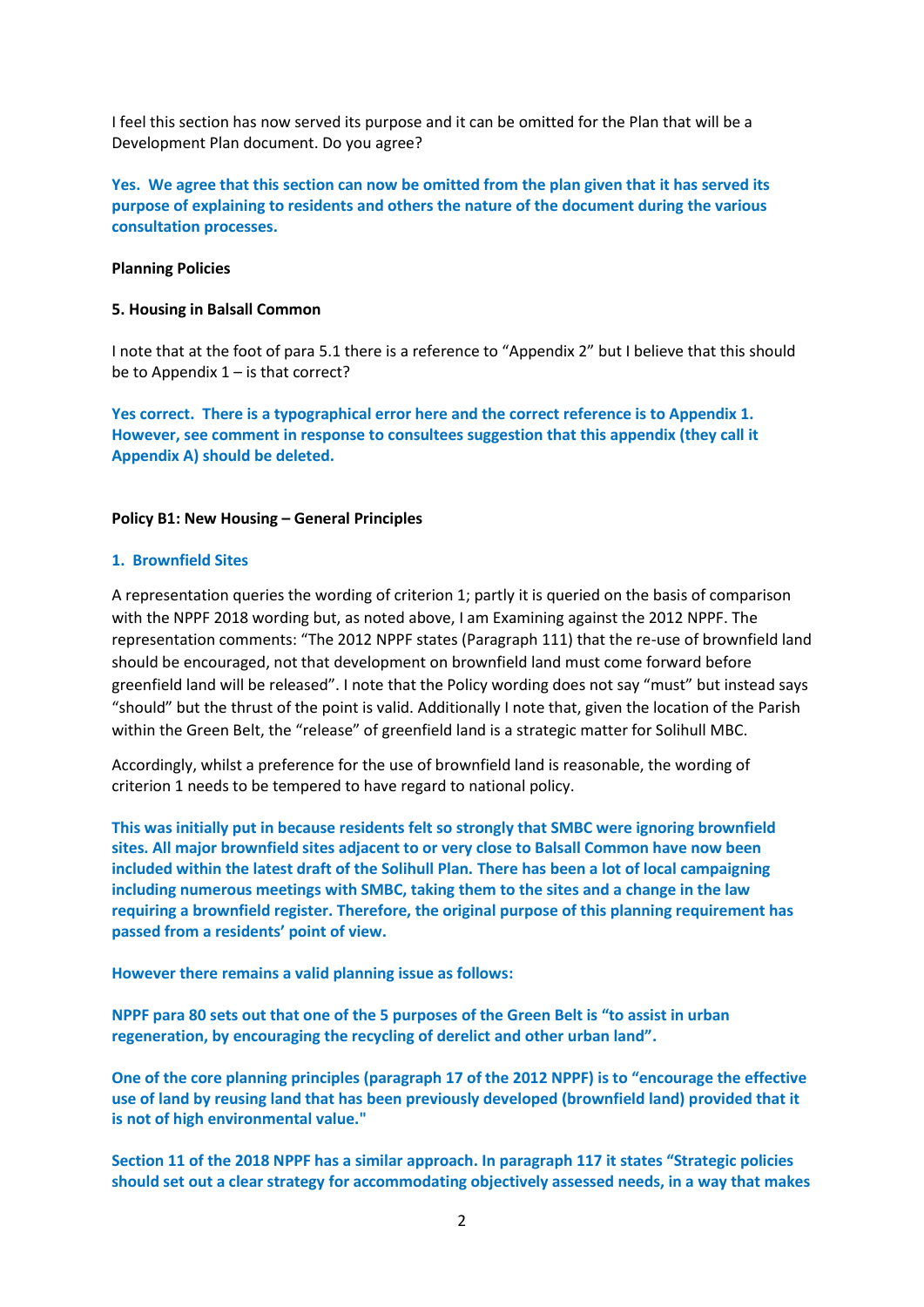**as much use as possible of previously-developed or brownfield land.". Paragraph 118 advises "planning policies should give substantial weight to the value of using brownfield land within settlements for homes, and support appropriate opportunities to remediate despoiled, degraded, derelicts, contaminated or unstable land."** 

**It is known that the redevelopment of brownfield sites can be problematical and therefore cause delay during redevelopment.**

**If brownfield land is not phased for redevelopment until the end of the Local Plan period then there is a risk that it will not be redeveloped at all during the plan period.**

**Hence it makes logical sense that brownfield sites should be phased for the earlier years of the Local Plan (where practical) so that if redevelopment slips, then other land from later phases of the Local Plan can be brought forward keeping the housing supply on schedule whilst allowing time for any issues with delayed starts to brownfield sites to be remedied within the plan period.**

**Revised wording could say something like:**

*"Brownfield sites will be supported in preference to greenfield sites for earlier phases of development and an approach is encouraged which promotes brownfield first ahead of greenfield development wherever possible."*

I am unclear how criteria 2b and 2c might operate together; are they not ultimately both about character? If Secured by Design (http://www.securedbydesign.com/wpcontent/uploads/2018/05/SBD-HOMES-2016.pdf) is the source of the guidance on closes and culsde-sac, what underpins the suggestion that "up to 20" dwellings is a beneficial scale – is that perhaps a proxy for short culs-de-sac?

**Grouping homes into a scale that people can identify with supports both security/safety/crime prevention purposes as well as encouraging community pride and involvement in local community activities. Berkswell Parish has a high level of community involvement in such issues as litter picking, flower and bulb planting and the maintenance of the public space and the NDP should support development which will encourage such activity in the future. The Berkswell Society has large numbers of volunteers most of whom will do practical work in the immediate vicinity of where they live with relatively few willing to do such work at a distance from where they live. (many photos of this can be provided).** 

**Small closes and short cul-de-sacs in the NDP area of around 20 dwellings are typical of the local character. A survey of cul-de-sacs within Berkswell/Balsall Common shows that only one has more than 20 homes and only there because it includes a small block of flats.** 

| <b>Road name</b>       | <b>Home numbers (houses and</b><br>flats | <b>Comment</b> |
|------------------------|------------------------------------------|----------------|
| <b>Oxhayes Close</b>   | 19                                       |                |
| <b>Barrett's Lane</b>  | 9                                        |                |
| <b>Beverley Close</b>  | 15                                       | Sunnyside      |
| <b>Sunnyside Close</b> | 7                                        | Sunnyside      |
| <b>Dockers Close</b>   | 18                                       |                |
| <b>Green Lane</b>      | 16                                       |                |
| <b>Brickyard Close</b> | 10                                       |                |
| <b>Kerley Close</b>    | 8                                        |                |
| <b>Hathaway Close</b>  | 12                                       |                |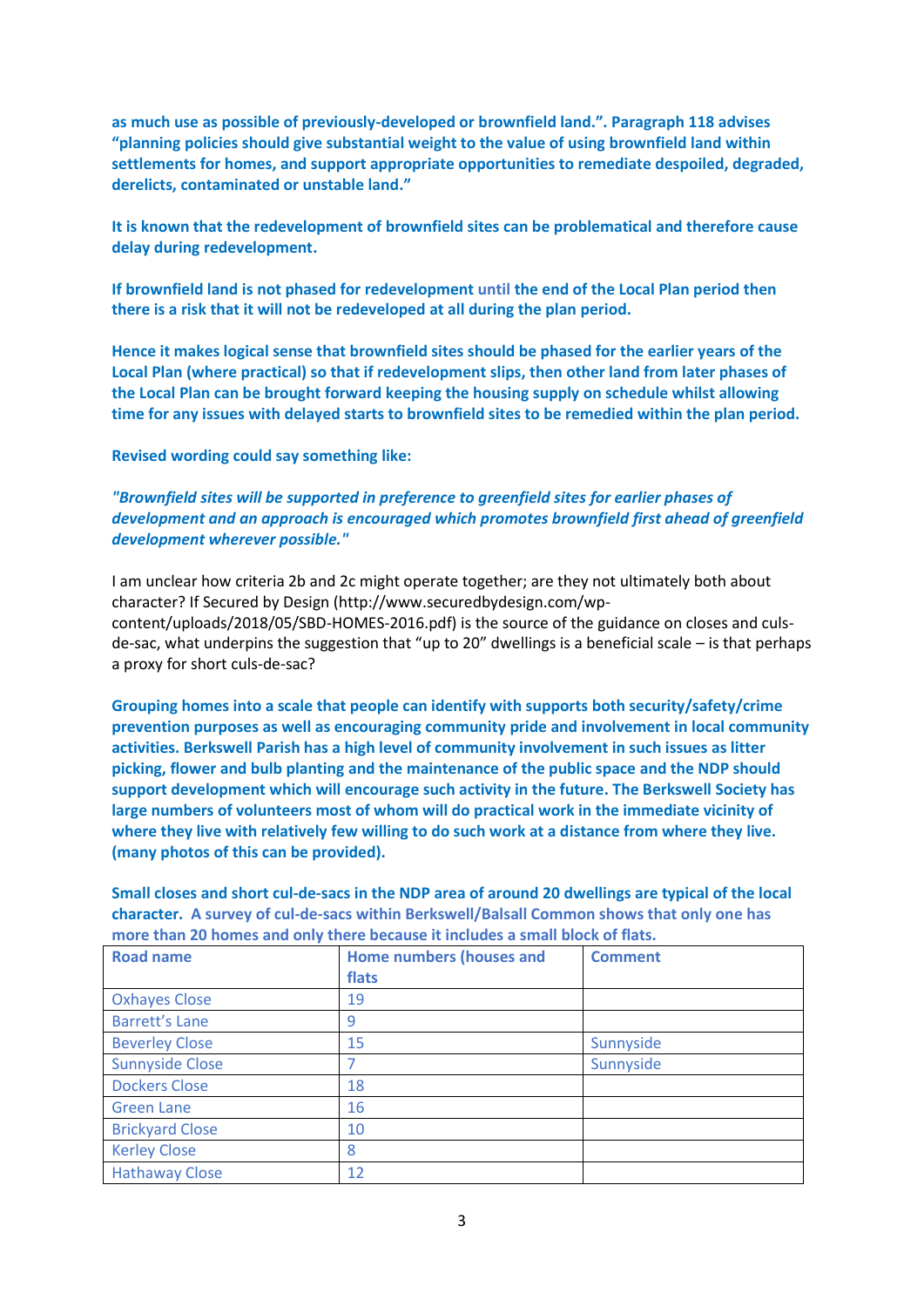| <b>Turnpike Close</b>            | 10 |                                 |
|----------------------------------|----|---------------------------------|
| <b>Elm Grove</b>                 | 14 |                                 |
| <b>Wellfield Close</b>           | 9  |                                 |
| <b>Huddesford Drive</b>          | 18 | <b>Riddings Hill</b>            |
| <b>Watson Way</b>                | 20 | <b>Riddings Hill</b>            |
| <b>Floyd Grove</b>               | 19 | <b>Riddings Hill</b>            |
| <b>Huggins Close</b>             | 24 | Includes a small block of flats |
|                                  |    | <b>Riddings Hill</b>            |
| <b>Meadow Rise</b>               | 17 | <b>Riddings Hill</b>            |
| <b>Birch Grove</b>               | 14 | <b>Riddings Hill</b>            |
| <b>Wilmot Close</b>              | 16 | <b>Riddings Hill</b>            |
| <b>Eborne Croft</b>              | 19 | <b>Riddings Hill</b>            |
| <b>Grovefield Crescent 1-7</b>   | 4  | <b>Riddings Hill</b>            |
| <b>Grovefield Crescent 2-8</b>   | 4  | <b>Riddings Hill</b>            |
| <b>Grovefield Crescent 48-54</b> | 4  | <b>Riddings Hill</b>            |

#### **Paragraph 81 of the January 2019 Solihull Local Plan states:-**

*"The settlement (sic. Balsall Common) is characterised by popular, low density residential areas with an open plan cul-de-sac layout."*

**Hence, the NDP planning policy seeks to replicate within new development the best of current Balsall Common practice given that it builds on this human tendency to identify with a local grouping and hence form local cohesiveness and the looking out for neighbours. Within a cul-desac it is easy to get to know your neighbours, observe strangers who might be "up to no good" and to subtly impose good community standards such as low noise, no littering etc.**

**So the basic unit of the community proposed is the 20 home grouping (where practical) within larger groupings of around 250 homes. There is nothing to stop 1000 houses being built on a site but the policy asks that, where practical, the 1000 homes are broken up by design into communities of around 250 properties and within this smaller character areas of clusters of around 20 units. In addition provision of green space, protection of natural landscape features, and provision of community facilities can assist with helping to break down an amorphous mass of residential areas into smaller areas within which residents can feel comfortable.**

Additionally at least one representation notes that "A more flexible approach would reflect the need to design layouts to respond to site-specific context".

## **Perhaps "***around 20***" would provide greater flexibility than "up to 20" although the QB would like to retain the 20 figure as a guideline as this reflects existing local character and context.**

Whilst I note that Riddings Hill is a development of 250 dwellings is there any evidence to suggest that this will invariably be an appropriate scale for character? Further whilst Riddings Hill is said to "demonstrate good practice" no real insight is provided within sections 2 or 7 as to what this might be – or is the feature that is valued the surrounding parkland?

**Riddings Hill is seen as demonstrating the above good practice. A significant development of 265 new homes is broken down into smaller cul-de-sacs of around 20 units. The development is popular with local residents and is a much sought after area providing a good quality of life. Indeed the QB is aware that residents often move house within the development, taking**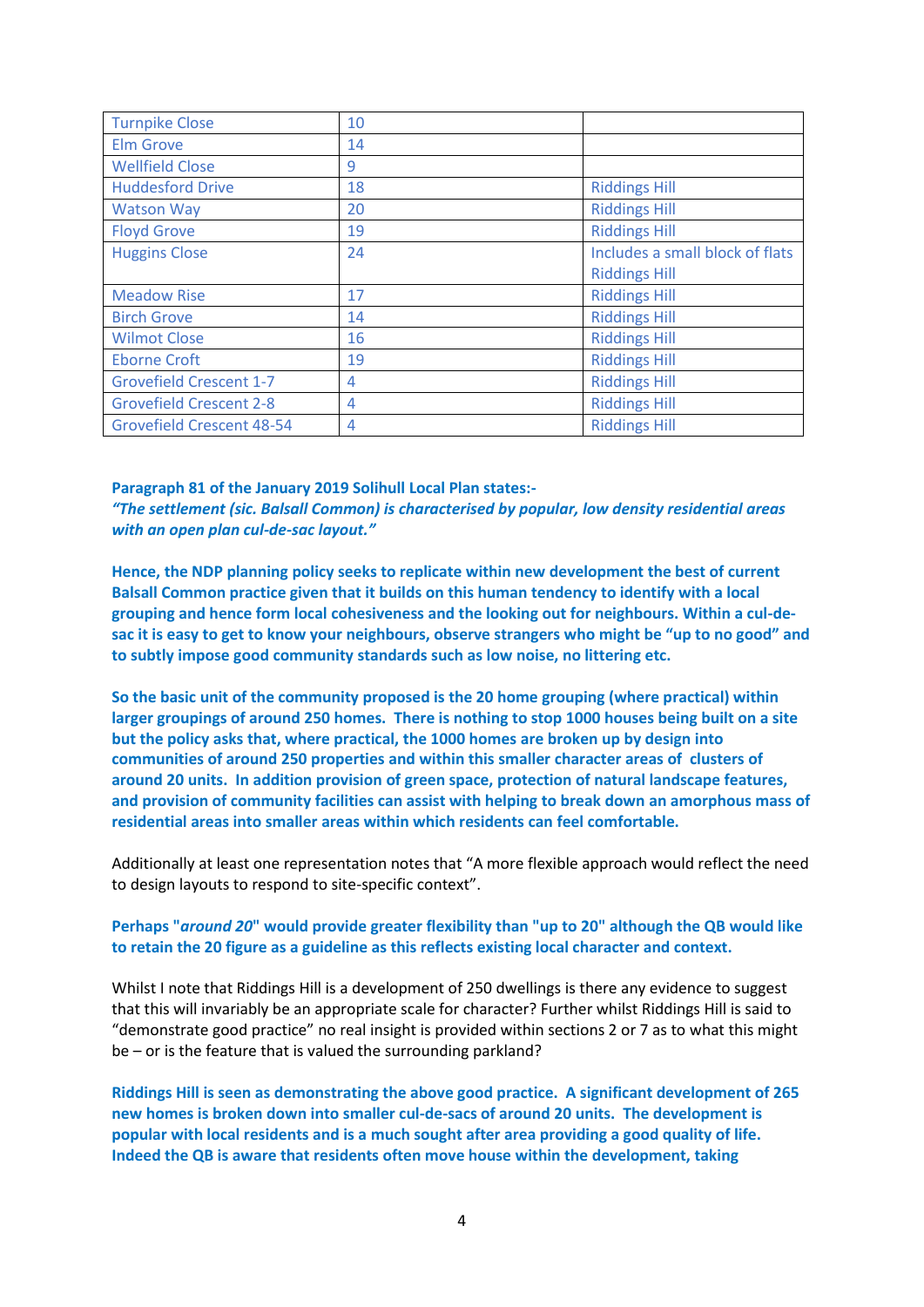**advantage of the different house types and sizes available within Riddings Hill as their individual needs change over time.**

**Perhaps it would be more appropriate to change the ordering of criteria b and c so that c, which refers to larger developments of around 250 units comes first, followed by b which explains how such developments could then be broken down into smaller character areas.**

In relation to criterion 2d Secured by Design says: "Whilst it is accepted that through routes will be included within development layouts, the designer must ensure that the security of the development is not compromised by excessive permeability". Is this the basis of your expectation that "rat runs" (source and destination unspecified) can be designed out?

**The aim of this is to prevent residential roads becoming an alternative route for traffic passing through Balsall Common during peak periods.**

**A reference to the source could be included in the supporting text or use the wording from Secured by Design if the Examiner considers this is more appropriate.**

Similarly with criterion 2e what is the related guidance on how to design out "parking on pavements and verges"?

**Parking on pavement and verges is a particular issue in Balsall Common as is shown in the evidence base on the PC's web site [https://www.berkswellparishcouncil.org.uk/sites/berkswellparishcouncil.org.uk/files/downloads/](https://www.berkswellparishcouncil.org.uk/sites/berkswellparishcouncil.org.uk/files/downloads/Report%20on%20road%20blocking%20and%20pavement%20parking.pdf) [Report%20on%20road%20blocking%20and%20pavement%20parking.pdf](https://www.berkswellparishcouncil.org.uk/sites/berkswellparishcouncil.org.uk/files/downloads/Report%20on%20road%20blocking%20and%20pavement%20parking.pdf)**

**The existing problem is noted by SMBC - se[e http://www.solihullupdates.com/council-appeals](http://www.solihullupdates.com/council-appeals-for-motorists-to-keep-off-the-grass/)[for-motorists-to-keep-off-the-grass/](http://www.solihullupdates.com/council-appeals-for-motorists-to-keep-off-the-grass/) and [https://www.fixmystreet.com/reports/Solihull?status=all&filter\\_category=Car%20parking&zoom](https://www.fixmystreet.com/reports/Solihull?status=all&filter_category=Car%20parking&zoom=10&lat=52.41121&lon=-1.56836%20) [=10&lat=52.41121&lon=-1.56836](https://www.fixmystreet.com/reports/Solihull?status=all&filter_category=Car%20parking&zoom=10&lat=52.41121&lon=-1.56836%20)**

**This criterion was introduced to help control parking on grass verges in new developments to avoid exacerbating existing problems.** 

**The QB considers that there are many ways to tackle this and does not wish to be unduly prescriptive. Examples include but are not limited to: providing adequate parking in homes or dedicated communal parking, kerb heights or other physical deterrence such a planting trees, grass verges to be provided on bends. SMBC does not at present seem to have guidelines for new development to minimise parking on verges and pavements.**

**Policy P8 a) iv of the Solihull Local Plan 2013 requires parking and servicing to be provided in accordance with guidance in the Vehicle Parking Standards and Green Travel Plans SPD 2006, see [http://www.solihull.gov.uk/Resident/Planning/appealsenforcement/planmaking/ldf/OtherPlanni](http://www.solihull.gov.uk/Resident/Planning/appealsenforcement/planmaking/ldf/OtherPlanningPolicyDocuments) [ngPolicyDocuments](http://www.solihull.gov.uk/Resident/Planning/appealsenforcement/planmaking/ldf/OtherPlanningPolicyDocuments) . However, this guidance is out of date and emerging policy in the Draft Local Plan Review 2016 proposes an evidence-based approach to demonstrate appropriate car parking provision, taking account of location, trip rates, and where relevant, travel plan targets and forecast levels of car ownership. In practice, this is the approach that is adopted in considering development proposals.**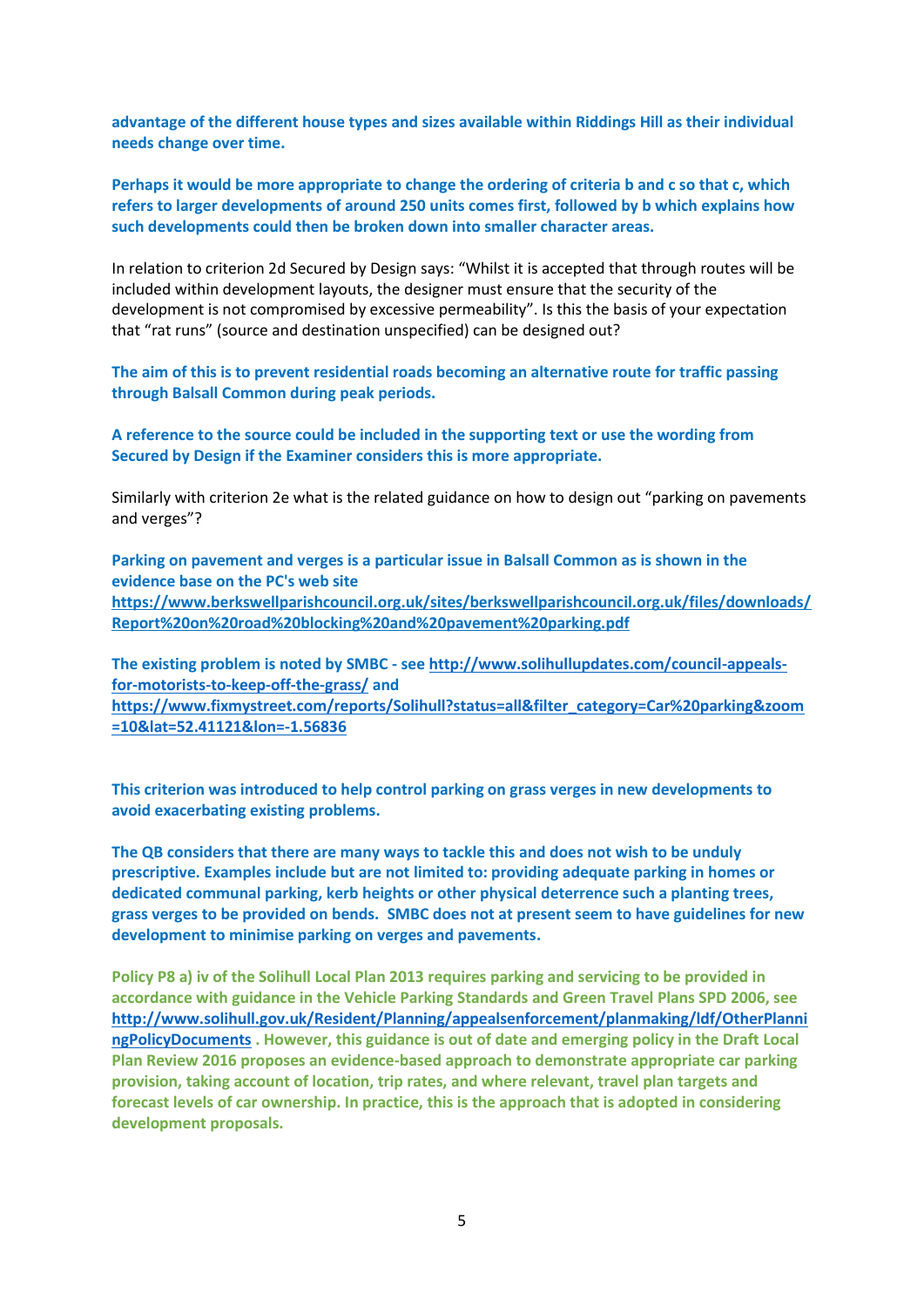**However other local planning authorities have looked at this in more detail eg Leeds CC see: <https://www.leeds.gov.uk/docs/Grass%20Verge%20Guidance%202016.pdf> . This guidance includes various options eg including letters and signs, promoting pavement crossings to allow off street parking provided by resident and introducing edge treatments.**

### **The criterion could be amended by providing such guidelines as examples of good practice.**

For criterion 2g a representation comments that "this criterion should specify that children's play areas are not necessarily required in all open spaces, only on those where the Borough's guidance requires it".

### **Accepted - wording could be amended as suggested.**

Within criterion 2j it is suggested that the 30m distance guide is in part designed "to support a lower density pattern of development" but this is not the case if this is the Solihull standard. A representation comments: "This could be overly restrictive and not relevant for all sites. It is also in conflict with the NPPF's requirement for making effective use of land". Is the use of the guide distance perhaps more about enabling retention of and encouraging the provision of more trees and planting? A representation comments that the application of the guideline could result is some fairly unusable spaces.

**There seems to be some confusion here. This is about length of gardens and not about creating "dead space" between developments.** 

**The policy is very specific that the distance is between existing and new buildings. Balsall Common (Berkswell Parish) indeed generally has low housing density as stated in paragraph 81 of the January 2019 draft local plan. Whilst it is accepted that densities on new developments might need to increase to make efficient use of land, the transition from existing to new would be helped by slightly larger gaps between the existing and new buildings than would perhaps exist within the new development. 15 metres for each property for a back garden is not considered excessive. The Council notes that this might not be appropriate for all developments, however Policy B1 section 2 is about "principles" and is preceded by the words "Where practical".**

**Perhaps criterion j should be split into 2. The first sentence up to "new occupiers" refers to open space. The second part could be a new criterion beginning "Where such provision.." and perhaps "including garden areas" should be inserted after "of 30m".**

One representation suggests that "criteria b., c., j. and k. are deleted and replaced by a criterion that reads: Proposals should be supported by information explaining how the design and layout will facilitate social cohesion and community safety and security." Would this meet your expectations for the Policy?

**Not accepted.** 

**This would replace some specific and clear principles with a vague requirement that could lead to inconsistency in application by different development management officers. It then would create an unfair playing field for developers because the rules would be variable.**

**The QB would prefer to retain a sufficient level of detail though different criteria to ensure that designs of developments are appropriate to the area and not generic volume housebuilder schemes. However some amendments to policy / criteria wording may be acceptable if the Examiner considers there is a need to improve clarity.**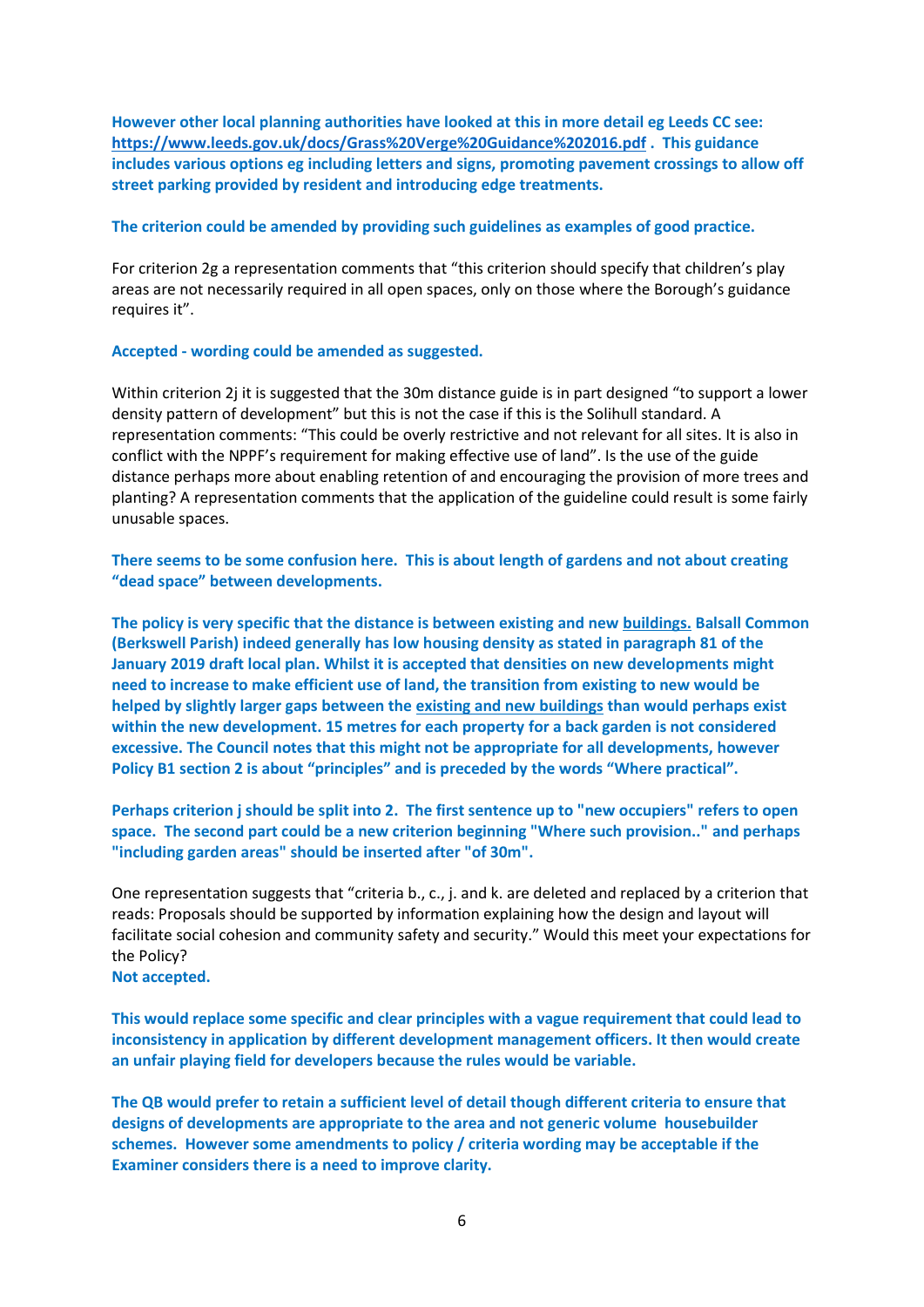A representation comments: "Policy 3a should be amended to reflect that fact that not all mature trees and hedgerows are worthy of retention. The desirability of retaining trees on sites should be identified through the production of site specific tree surveys". I note that the opening to the Landscape and Design section says "wherever possible" but you may have comments on the suggested revised approach.

**Page 43 of the SMBC Landscape Character Assessment states for the Berkswell area (LCA5) describes** *"Small sized fields with a distinct field pattern bound by a strong hedgerow structure and some ditches. The fields are historic, most likely post-medieval enclosed fields that may have medieval origins."* 

**It is accepted that not all mature trees and hedgerows are worthy of retention. However, the Arden Landscape in the Berkswell area is typified by such features. The Council is willing to accept that where a developer can demonstrate that trees and hedgerow is not worthy of retention then this planning requirement is not appropriate.**

**The first 3 sentences of the criterion could be amended to something like:**

**"***Where mature trees and hedgerows are located within or on the boundaries of development sites, site specific surveys will be required. Wherever possible mature trees and hedgerows should be retained as significant natural environment features which contribute towards local landscape character and biodiversity, but where such surveys demonstrate that existing trees and hedgerows are not worthy of retention they may be removed and replaced elsewhere using characteristic native species as part of suitable mitigation planting* **."**

### **Retain the rest of the criterion.**

With criterion 3d – as with 2i – a representation comments that "this criterion should ideally avoid being too prescriptive about the need for open space to be located between existing and proposed housing. This may not always deliver the best layout in terms of a site's characteristics."

### **Not accepted.**

**This is seen as a key requirement to help with the acceptability and integration of new homes and residents. Placing public green space where both new and existing residents can use it encourages social integration. To give but one example. Balsall Common has a high degree of dog walkers that can be observed. Social interaction is heavy amongst this group anywhere. Similarly, in formal play areas for children parents interact with each other. It also means that existing residents benefit from the new development thereby making such development acceptable. Again, it is worth repeating that Policy B1 2 starts with the phrase "where practical". It is important that development is seen as development of the community as a whole (old and new). Therefore, the best development for a site might not be the best development for the community as a whole. The policy seeks to ensure, that as far as is practical, development is for the community as a whole not just a single site.**

**The QB would prefer that this criterion is retained. It has been through several phases of public consultation and is considered to be an important guideline for new development.**

The Environment Agency has recommended that an additional point is included within 'Policy B1: New Housing – General Principles' (presumably under section 3) "to state that all new development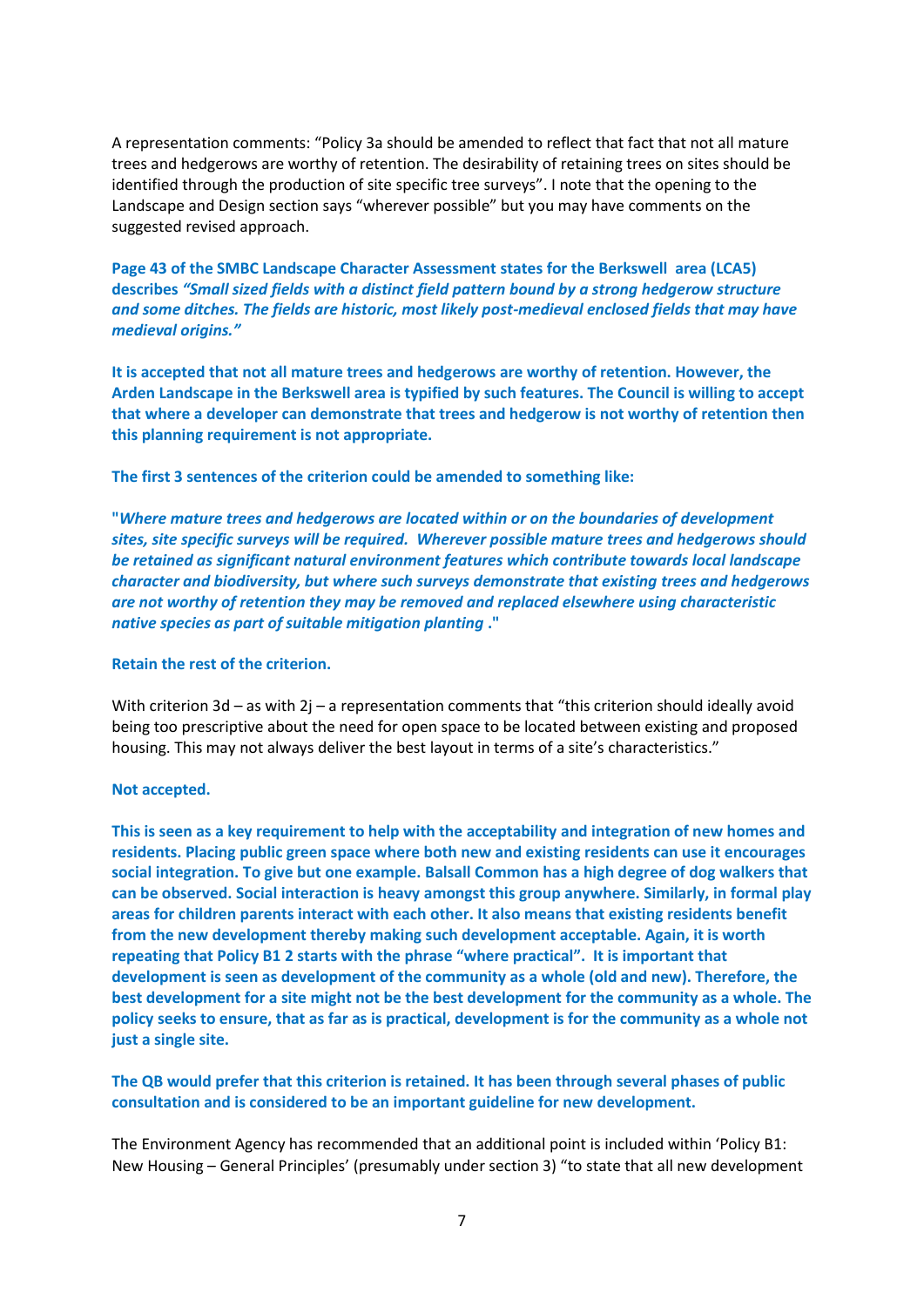should be located within Flood Zone 1 and where this is not viable, development must be steered to land at the lowest flood risk, following the application of the Sequential Test".

### **Accepted.**

In 4a the last sentence would appear to be a repeat of the second whilst lacking clarity on what "appropriate to the position proposed" might entail?

**The QB does not agree that the last sentence repeats the second point. It is possible that a 2.5 storey building might have an adverse impact on surrounding properties due to height, scale and massing. For example, a street scene consisting of residential bungalows might well be an inappropriate place for a 2.5 story new house although a chalet bungalow may be more acceptable.**

On a point of detail, criterion 4c specifically says that charging points should allow "charging on driveways" but why would in-garage charging not be appropriate where possible – a point echoed within a representation?

**It is widely recognised that garages become storage facilities in modern developments with cars parked on the drive. However the criterion could be amended by adding after "driveways": "***and in garages, provided that the garages are of the minimum size required to provide a parking space***" (include reference to Manual for Streets minimum size of 6m X 3m) to the end of the sentence.**

In relation to 4e a representation notes: "the criterion would be better reflecting the need for the provision of suitable storage of bins (and presumably cycles) rather than specifying it should be within the garden."

**Partially accepted. The Council agrees that the wording is over prescriptive and will not work in all circumstances. The Council suggests that the policy is reworded to:**

# *"Where communal areas are not provided for refuse and recycling bins or secure domestic storage then suitable provision should be made within the garden area or curtilage of individual homes"*

Within section 5 the wording of criterion a suggests that all of the listed types of housing should be provided, including self-build and housing for older people on all sites. As a representation notes, this would be particularly difficult on smaller sites; therefore the Policy wording ought to include 'where appropriate/required', or similar.

**We understand the point being made but consider that including the wording "where appropriate" would be too vague. The need is already qualified by the wording "Housing mix, having regard to location, site size and scheme viability, should contain a range of types and size of housing for different groups within the community". That requirement is needed to ensure balance in the community and meet need. Paragraphs 410 to 415 of the Solihull Draft Local Plan January 2019 demonstrates the need (again) for a broader range of housing than the market has delivered to date. That is the purpose of this policy element. However, to clarify the position, the 3rd sentence that precedes the list of housing types can be modified from** *"The mix should include but not be limited to:"* **and replaced with** *"The mix of homes proposed both meet the need identified housing need resulting from studies defined above and adapted to reflect the capacities defined nature and characteristics of the site. Consideration of housing need should include but not be limited to:"*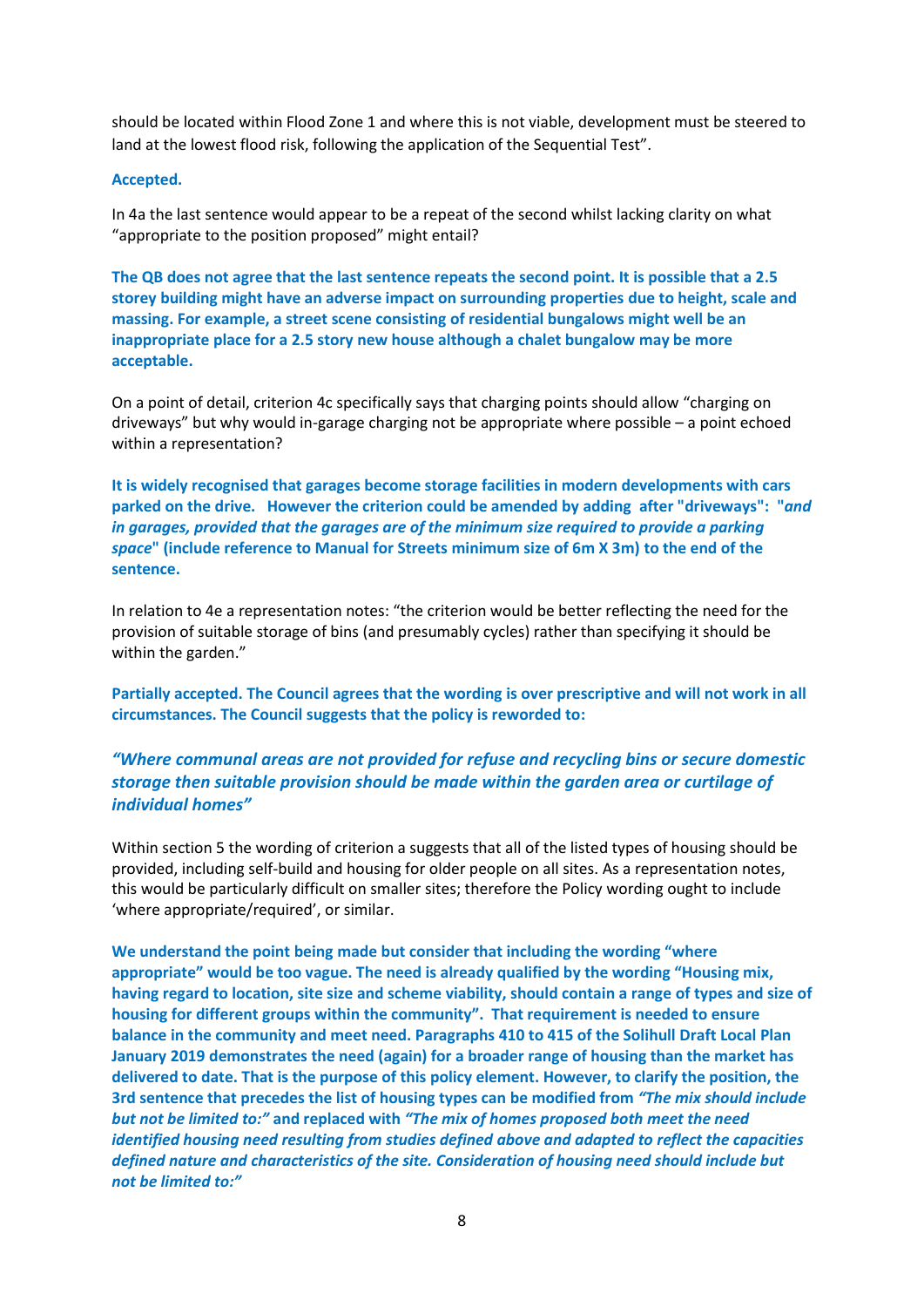The last bullet point of criterion 5a and criterion 5c would appear to be the same point? Your comments on the above lines of thought are invited.

**Accepted - delete 5c as covered in last bullet point of a.**

### **6. Housing in the Rural Area**

I note that the definition of Affordable Housing referenced and included as Appendix 3 is not the 2018 definition. Given that there may be further updates it would probably be simpler to reference the NPPF Glossary at the foot of page 19?

**Accepted. The definition given in Appendix 3 was included within the draft plan to help residents. The laypersons' view of what is affordable housing and the legal definition are often not the same. The Council accepts the point being made. The Council proposes that appendix 3 is deleted and The footnote at the bottom of page 19 which refers to Appendix 3 is changed to read " which meets the NPPF definition" and Policy B2 is amended to insert the words "to the NPPF definition" in the first line of the policy so that it reads**

*"Small-scale affordable housing development which meets the definition within the NPPF (of 1 to 2 homes) in Berkswell village"* **etc**

### **Policy B2: Rural Exception Local Needs Housing in Berkswell Village**

As I read this Policy it is intending to accommodate multiple developments of "1 to 2" homes should evidence of need be provided, thus making no presumption about the scale of needs that will come forward in the future. A slight doubt arises because "development" rather than 'developments' is used in the opening sentence. Is my reading correct?

**Yes - over the 15 years of the plan it would be possible that one or more such needs for a smallscale development could be identified.** 

**Amend to "developments".**

## **7. Protecting Rural Area and Local Landscape Character Green Belt and the Rural Area**

Paragraph 7.5 is no longer appropriate for a Plan on the verge of being 'made' and therefore it should be deleted. Do you have any comment on this?

## **Yes - delete 7.5.**

### **Local Landscape Character in the Rural Areas**

In the first bullet point of paragraph 7.10 I presume that "boarded" should read 'bordered'?

**You are correct that it should read "bordered" however, the words written in the NDP are exactly as written in the Land Character Assessment page 40. Perhaps to make that clear the denotation "sic" could be put after the word "boarded".**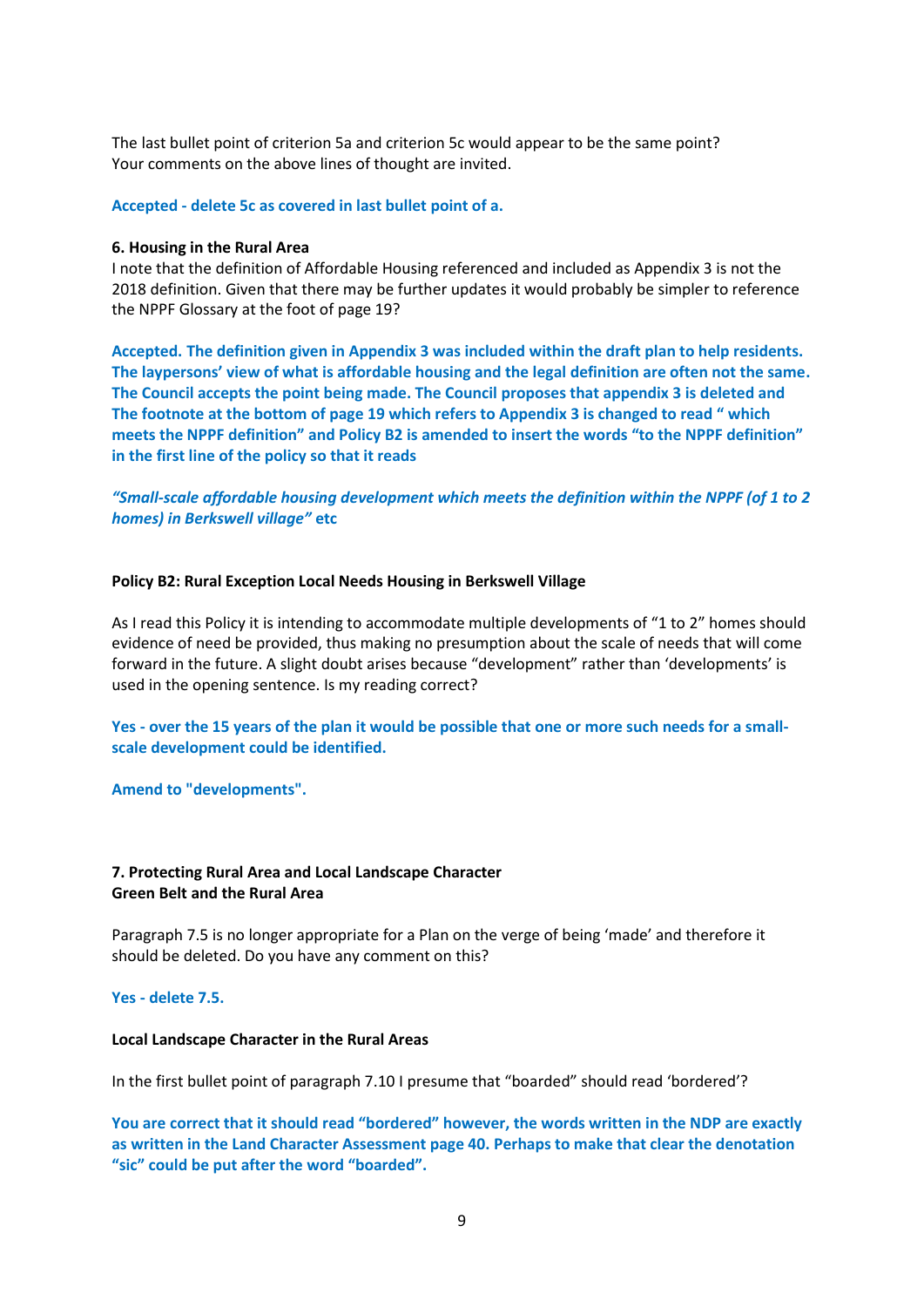### **This is a typographical error in the Landscape Character Assessment which should read 'bordered'.**

In a Plan that is generally well referenced it is surprising to find that the HER noted in paragraph 7.18 lacks a reference as does the Ecological Report noted in the following paragraph; what are the references?

**The HER was undertaken for Berkswell Parish and is published in the evidence base on the Parish Council's web site. The Ecological report is also to be found on the parish council's web site.**

**Insert references in the footnotes to the paragraphs where the documents are first mentioned ie paras 7.14 and 7.19.**

**Berkswell Neighbourhood Plan Historic Environment Summary Report, Warwickshire County Council, February 2018 <https://www.berkswellparishcouncil.org.uk/projects/ndp/1st-draft-additional-evidence>**

**Preliminary Ecological Report Parish Neighbourhood Plan For Berkswell Parish Council, Habitat Biodiversity Audit Partnership for Warwickshire, Coventry and Solihull Warwickshire Wildlife Trust Ecological Services, Warwickshire County Council, January 2018 <https://www.berkswellparishcouncil.org.uk/projects/ndp/1st-draft-additional-evidence>**

However it is pleasing to see that the representation from Historic England commends the approach as "exemplary".

### **Noted.**

### **Policy B3: Protecting Local Landscape and Built Character**

Unlike earlier Policies, the numbering of Policy B3 (and some subsequent Policies) involves numerous elements that are all numbered 1,2 or 3 etc; there needs to be a tiered numbering adopted to allow elements to be appropriately distinguished.

### **Accepted. Amend policy numbering to improve consistency with B1 eg.**

### **1. Landscape Character**

## **a. The location, design and layout of new housing development should respect local character as set out in the Solihull Borough Landscape Character Assessment.**

In relation to this Policy a representation comments: "In terms of criterion 1 of this Landscape Character policy, it is worth noting that the Balsall Common Eastern Fringe is a different landscape character area than the rest of the area to the north (Berkswell Landscape Character Area 4 Rural Centre, Sub Area 4D). The area to the east of Balsall Common (within the Eastern Fringe) is generally flat and is heavily influenced by the adjacent settlement, with the Landscape Character Guide (November 2016) stating:

"Being in close proximity to Balsall Common the area therefore is heavily influenced by the settlement bringing in strong elements of suburbia. This is particularly noticeable around Catchems Corner and Carol Green introducing manicured lanes, close mown grass verges, footways and overhead cables. The strong influence of Balsall Common on the rural character of the area has led to the loss of the definitive edge between the urban area and countryside beyond.""

### **Not accepted. Refer to paras 7.9 and 7.12.**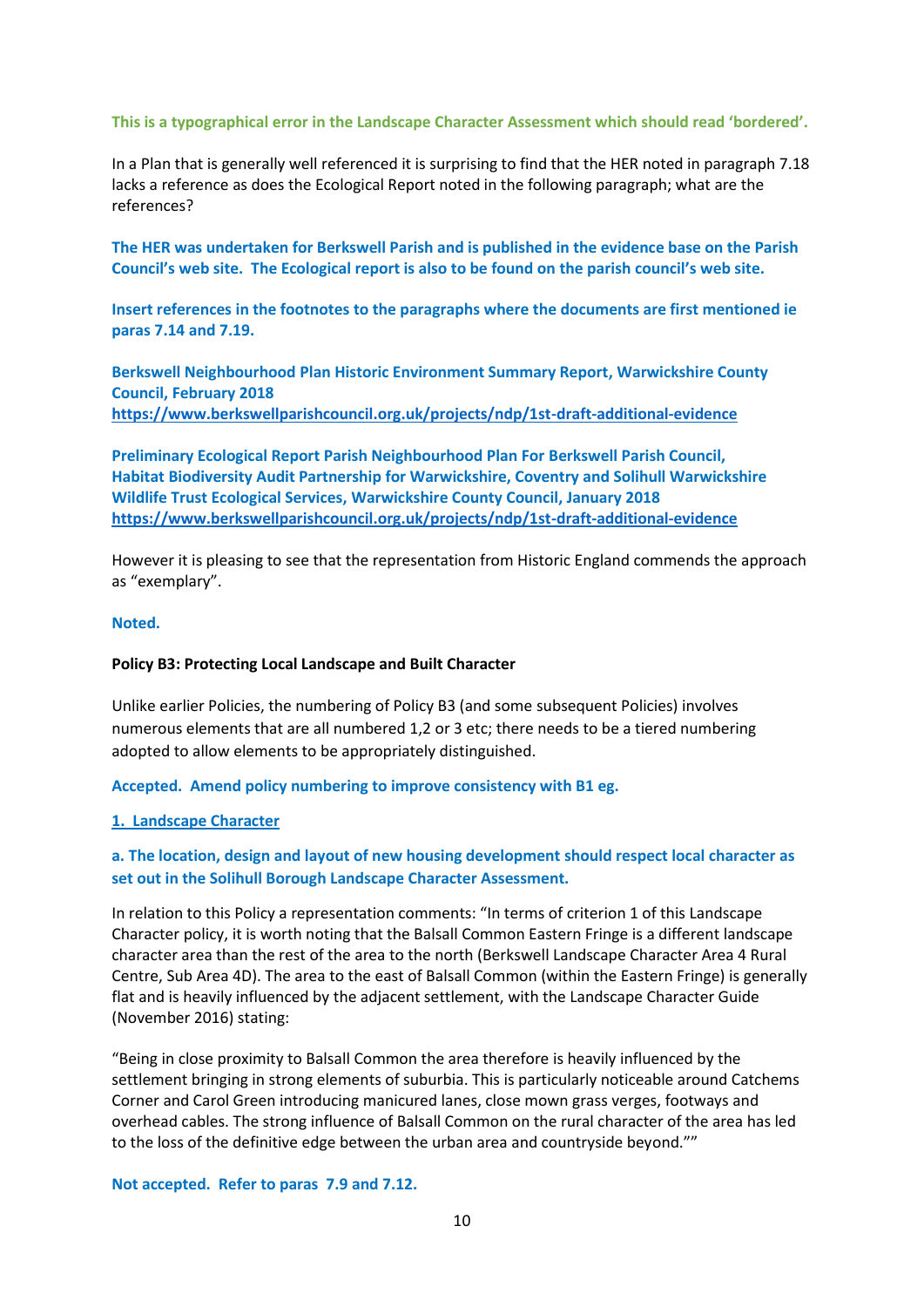**It is true that the parish has more than one landscape character. The policy point 1 calls for new housing development to respect the "local character" where the development is taking place not the generalised character of the parish nor the character of a different area.**

Landscape Character

Paragraph 2 of this Policy refers to "[landscape] features of identified local heritage interest such as ridge and furrow"; in saying "identified" and "such as" the question is begged as to how the prospective developer will know of the location of these and the other such features not mentioned but apparently identified.

The paragraph goes on to consider "landscape features and wildlife habitats of identified value" and again uses "identified" and "such as" but fails to refer to the specifics in Map 2 whilst including the much more nebulous elements of "semi-natural grassland" and "river wetlands" which the text seems to acknowledge will not all be of equal interest/importance.

**Details of the features can be found in the published documents that formed part of the evidence base i.e. the Environment Summary report and HER links to which are provided above and by the developer conducting due diligence survey's. It is not unreasonable to require development to avoid damage to sites of ecological or historical value and where appropriate take steps at mitigation. This meets the requirements of both the 2012 NPPF sections 11 & 12 and the 2018 NPPF Section 15 & 16.**

**The policy criterion could perhaps include references to the HER and Ecological survey to clarify the sources of the identified assets.** 

Given that many of these features have been lost over time with agricultural change one must question whether it is realistic/reasonable for inevitably limited development (in the Green Belt) to "retain" all "such" features – as opposed to (say) 'have appropriate regard for the importance of' those specifically identified?

**With respect to paragraph 2 of policy B3, this policy will apply to land both within and outside of the greenbelt as it changes over the 15 years of the NDP.** 

Paragraph 3 opens with "All developments" whereas I believe it should read 'Developments that may involve the loss of countryside, wildlife or the natural environment should…'.

**Suggested amendment accepted.**

It would seem that there is significant overlap between paragraphs 2 & 3 and even some parts of the Heritage Assets section?

**Accepted. Paragraphs 2 and 3 could be revised. Paragraph 2 deals generally with the need to retain features as a priority and paragraph 3 deals with mitigation measures where retention is not possible.**

**Paragraph 2 could therefore finish at "river wetlands".**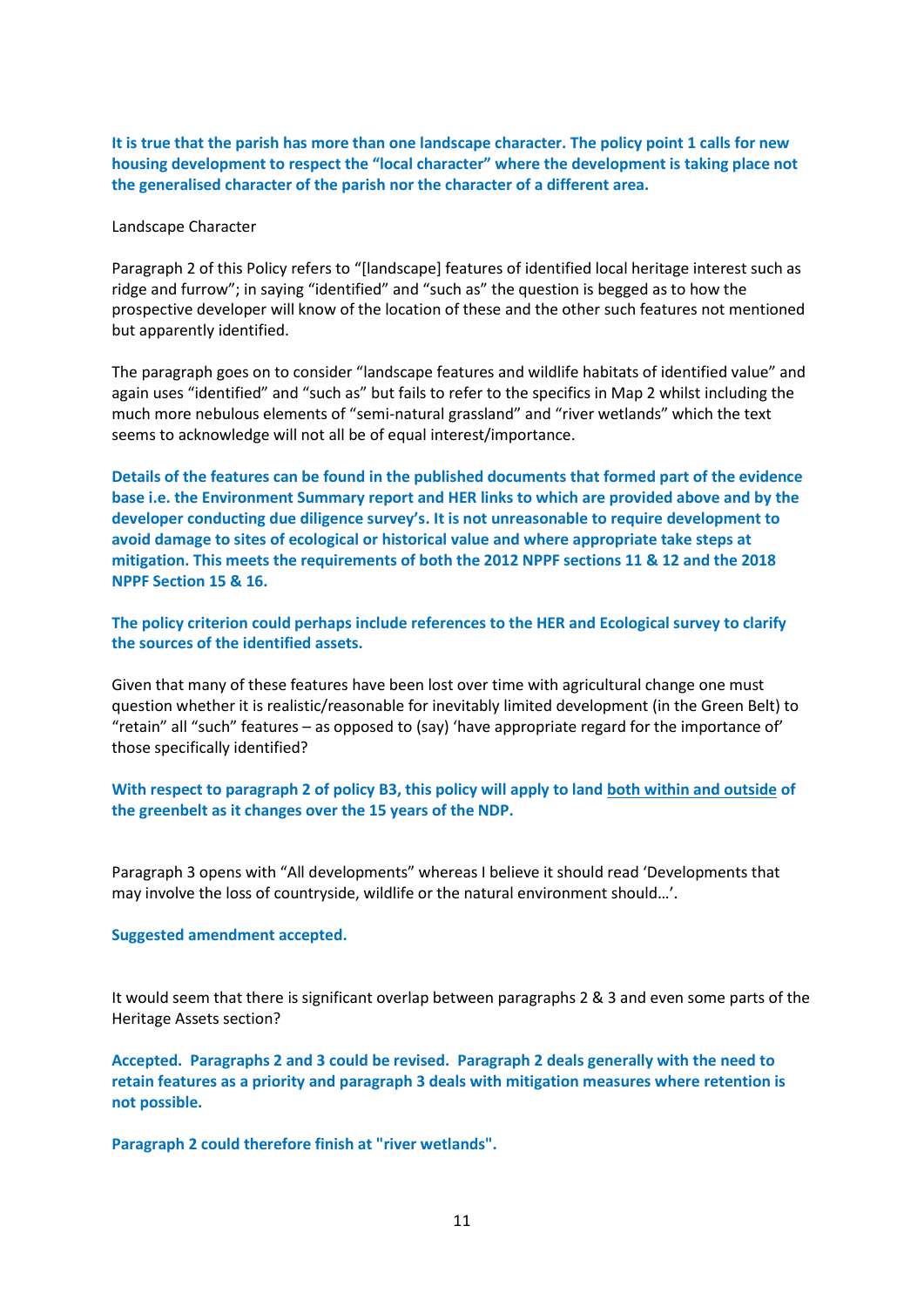## **Paragraph 3 could read something like:**

**"***Where developments involve the loss of countryside, wildlife or the natural environment detailed survey information should be used to inform the assessment and identify appropriate mitigation measures. For larger sites (10 houses or with an area of 1 hectare or more) the developer will be required to produce an evidence-based mitigation plan covering the wildlife, mature hedges, mature trees, streams, ponds. This should include the retention of existing important features and the inclusion of new features such as trees, bird boxes, wild life areas, ponds and woodlands. Street trees should be provided wherever possible***."**

### Built Character

I wonder how paragraphs 2 & 4 are to be read together and is the wording of 2 correct with two references "solar"?

**Solar panels are the traditional method for generating solar electricity. However, new systems are being developed such as window glass and roof tiles that generate electricity. These are encouraged particularly because their objective is often to reduce visual impact. Similarly, advances in building techniques using, for example, timber framed or factory-built homes can have higher energy standards and will be encouraged particularly if they have pitched tiles roofs and external brickwork that blends with existing character.**

**Accepted. 2, 3 and 4 could be revised to something like:**

*"2. Scale, massing, density and layout should relate to the surrounding built form.*

*3. The use of local materials is encouraged such as traditional red brick and render for elevations and tiled roofs.*

## **4. Retain wording as before.**

### Heritage Assets

Paragraph 2 seems to compact together a number of different ways that heritage assets might be harmed whilst implying that all will be considerations in every instance. I believe that the first two sentences, in conjunction with national and Local Plan policies, are sufficient.

Further, a representation notes: "Criteria 2 should be amended to remove the reference to 'great' weight being applied to the conservation of [all] heritage assets. NPPF (2012) Paragraph 132 states that great weight should be given to the conservation of a 'designated heritage asset' and Policy B3 should reflect this."

**This whole section was drawn from wording provided by Historic England and submitted to SMBC in relation to the Local Plan. It should be noted that SMBC supported this and Historic England commends the draft NDPs approach as "exemplary". The NDP provides practical guidance to developers and those owning historic assets.**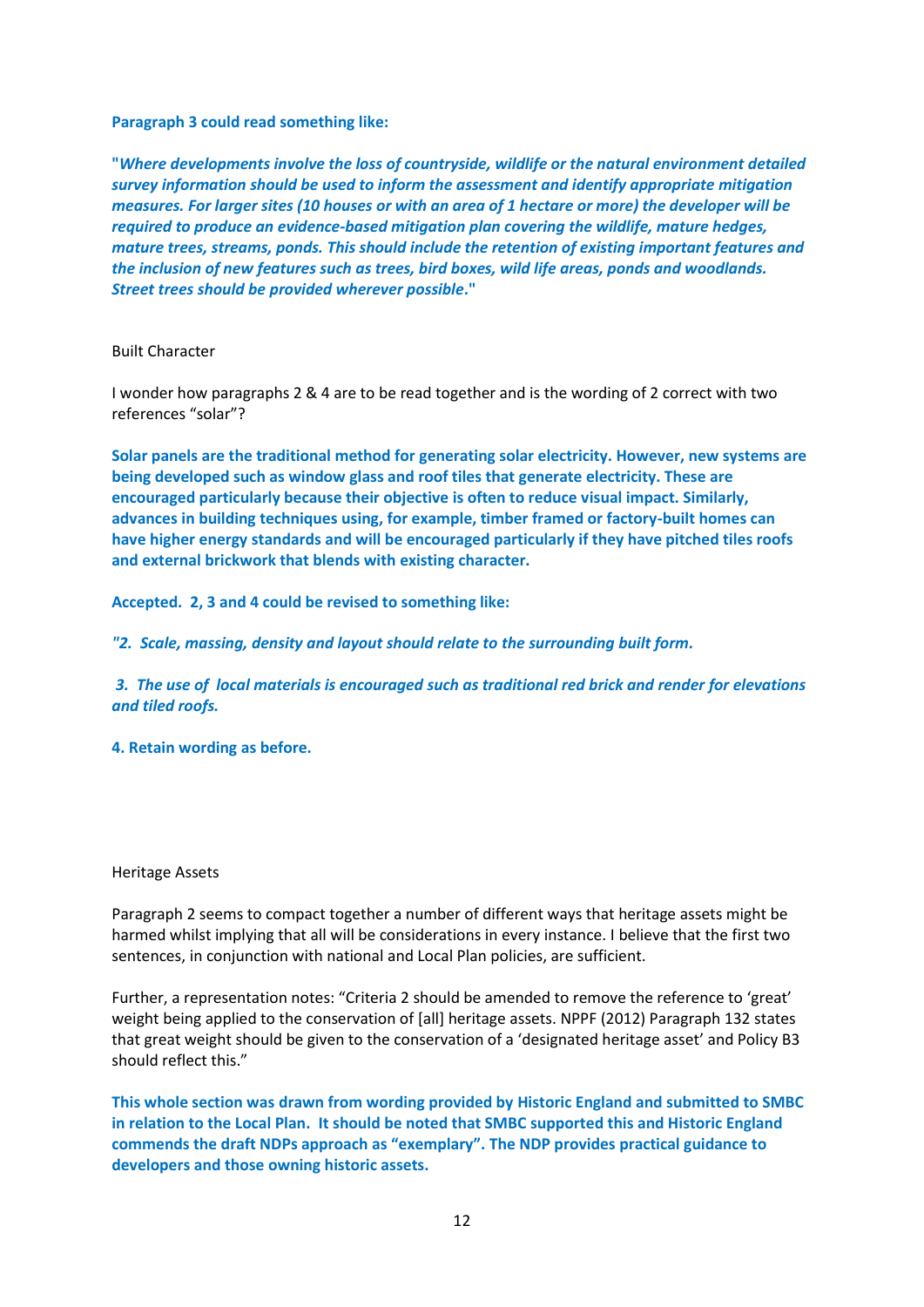## **However, the NPPF does differentiate in terms of weight given to designated and undesignated heritage assets. The first sentence of paragraph 2 should therefore be amended to read something like "***The parish's heritage assets should be conserved in a manner appropriate to their significance***".**

Paragraph 5 is a matter that would be dealt with through Listed Building legislation which is not the same as that through which Local and Neighbourhood Plans are provided for. Accordingly, whilst you may wish to note the point in the supporting text, it should not form part of a land use Policy. Your comments on the above lines of thought are invited.

### **Accepted - could delete para 5 and add to supporting text**

### Local Green Spaces

This section is very thoroughly presented. However, a significant number of representations reassert the point noted in the text in relation to the site named as "The Recreation Ground" (although I note the base map annotates it as "Playing Field") that the proposed Space is private land.

## **On Google maps it is denoted as Meeting House Lane Park On the current (2018) free on-line OS maps it is shown as a playing field On the previous free on-line OS map it was shown as a recreation ground.**

The text in paragraph 7.30 acknowledges that "public access is not one of the criteria in the NPPF". But Planning Practice Guidance also notes: "Land could be considered for designation even if there is no public access (e.g. green areas which are valued because of their wildlife, historic significance and/or beauty). Designation does not in itself confer any rights of public access over what exists at present" (Ref: 37-017-20140306). Therefore there is no prospect that the land could be considered as public recreation space unless the owner agreed, access rights were established or the land was purchased for this purpose – one representation goes so far as to say that the land has previously been rented to the Parish Council. Was it the understanding upon which the designation as Local Green Space was proposed that no public right of access would be created; amongst those making representations there seems to be a belief that public access is at stake?

**There has been informal use / access of the site for a number of years - see separate representation / note from a local resident. However this was generally with the explicit or implicit agreement of the landowner. More recently, following submission of the NDP and objections to the proposed LGS designation, the landowner fenced the area off along the route of the footpath; this has been a disappointing development and impacts on the area's attractiveness as an open space for walkers.** 

**The PC has tried through various public consultations to make clear that LGS does not require and would not necessarily lead to public access (without landowner agreement), but are unsure as to whether this mistaken view has had an impact on the level of responses supporting the LGS designation.**

Representations also assert that the Plan assessment against the NPPF criteria overplays the claimed recreation, tranquillity and wildlife value of the land in question and that, as a consequence, the "demonstrably special" and "particular local significance" requirements are not established. Further comments suggest that these concerns have been ignored or inadequately addressed within the consultations.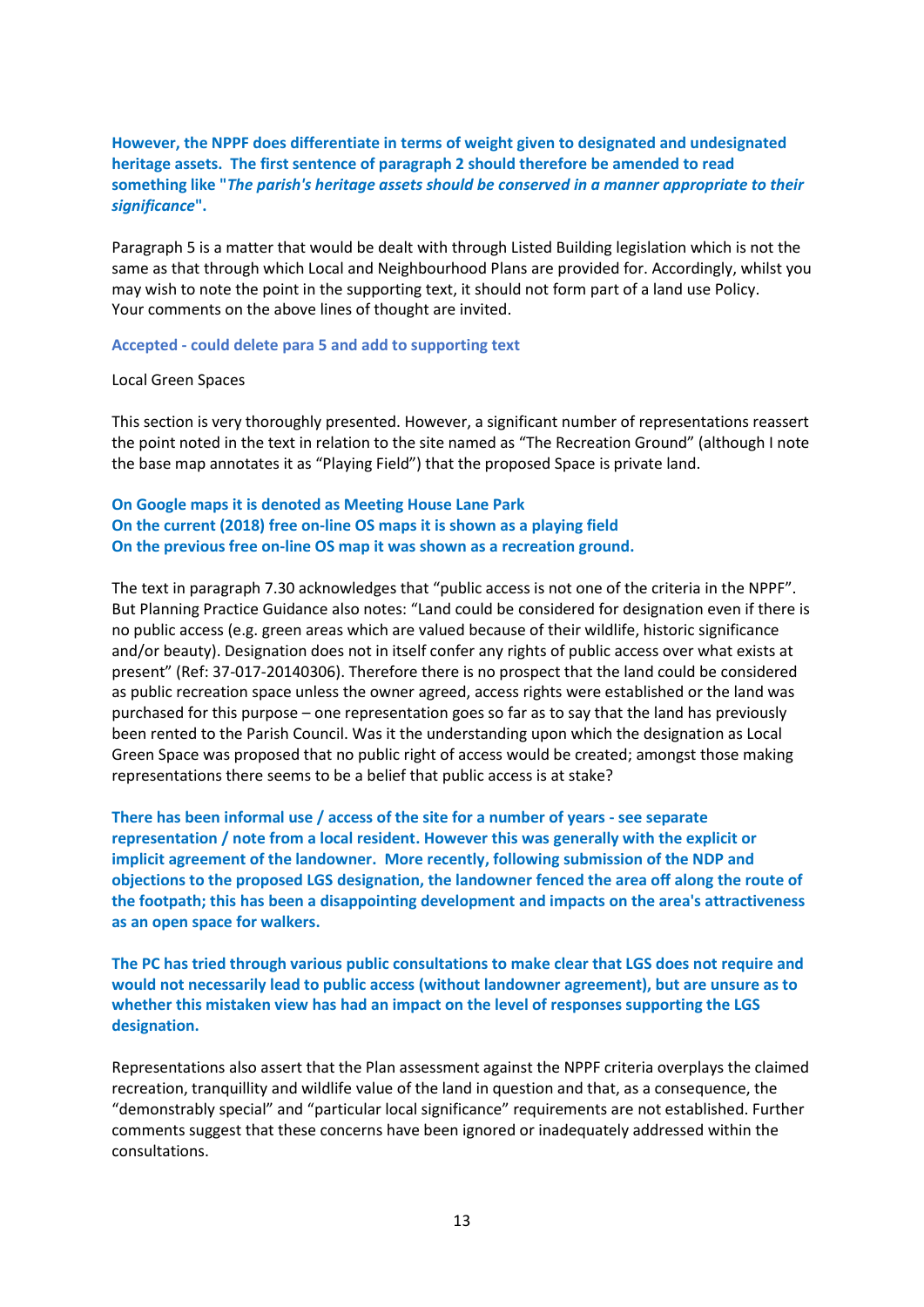I would comment that, as far as I can tell from an indistinct map within the Solihull MDC Local Plan 2013, the land in question is within the current Green Belt – there is no map within the Neighbourhood Plan that would confirm this. The NPPF establishes that (para 78) "Local policy for managing development within a Local Green Space should be consistent with policy for Green Belts". Therefore, if the Green Belt status of the land continues, there is no obvious benefit from the designation as Local Green Space since it will only confer the same protections as the land already has benefit from.

## **The PC is concerned that the Local Plan Review may lead to a loss of this area from the Green Belt and the NDP consultation responses clearly show that the area is demonstrably special to local people and that there is a strong wish to seeing it protected from development.**

However, a number of representations note that the land has been identified by Solihull MBC as a site with housing potential that is actively being considered for inclusion within the new Local Plan the preparation of which is still in progress. I see that the current Solihull MBC Draft Local Plan Supplementary Consultation notes that "Some of the sites, in particular Barratt's Farm, have multiple and potential complex land assembly issues. It is important that sites such as this are considered in a comprehensive manner to avoid piecemeal developments occurring…….Before being finally included in the plan, it will be necessary for the varied land interests to demonstrate to the Council that they are prepared to work on a collaborative and comprehensive basis to ensure a quality development is possible and can be satisfactorily delivered." The related draft Concept Masterplan appears to have the land identified as having potential for "low density housing" whilst having a number of other sites identified for public open space.

## **This is only a Draft Concept Masterplan and that the final version of the Masterplan should take into account constraints such as LGS designation in layouts and designs.**

**The existing PROW footpath through the site will be an important pedestrian linkage between the proposed strategic site at Barratt's Farm and facilities in Balsall Common village centre. The retention of the site as an open space through LGS designation will help to enhance this pedestrian route by opening it out and offering an opportunity to design a high quality public space. However if the route becomes a narrow enclosed path lined by high walls or other boundary treatments of houses or private gardens it is likely to feel unsafe and unattractive to users. Overall then the LGCS designation would enhance the pedestrian route, opening it out and making it feel safer and more appealing to users than a narrow enclosed path fenced in by high walls or hedges.**

Planning Practice Guidance says: "Designating any Local Green Space will need to be consistent with local planning for sustainable development in the area. In particular, plans must identify sufficient land in suitable locations to meet identified development needs and the Local Green Space designation should not be used in a way that undermines this aim of plan making" (Ref: 37-007- 20140306). Given that the Neighbourhood Plan does not aim to allocate land for housing it cannot conclude that local needs are capable of being met, although I appreciate that its stated preference is for the reuse of brownfield land. Do you (and the Council) have comments on this issue in the light of the representations and the current consultation?

**The January 2019 draft of the Local Plan identifies 1755 houses for Balsall Common of which about 1195 of which fall within Berkswell Parish (allowing 70 of the 220 Windmill Lane site to be within Berkswell Parish.). The Draft Local Plan estimates that the housing capacity of the Recreation ground (Blessed Robert Grissold field) site is 47 (page 103).**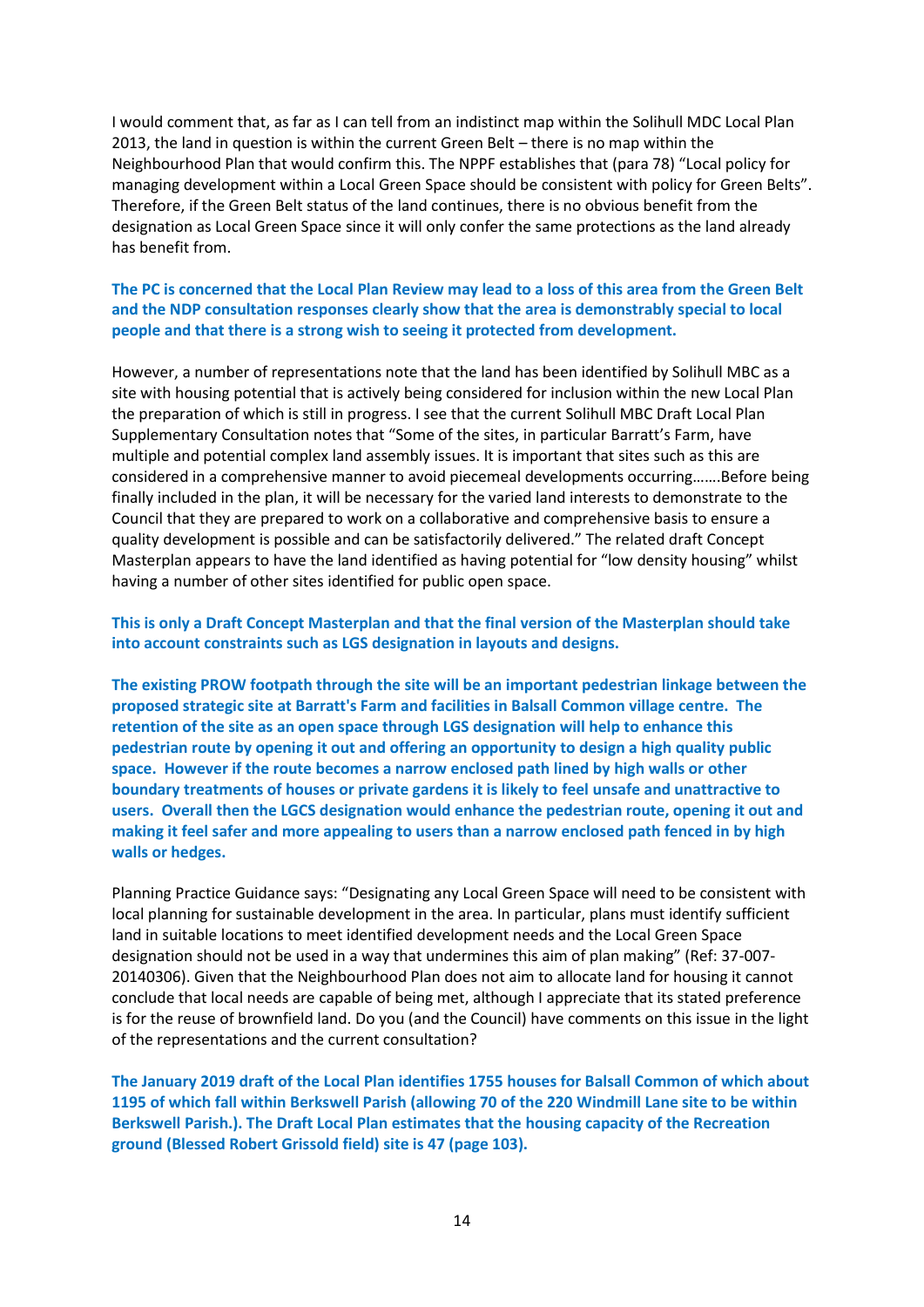**The SMBC response to the Berkswell Reg 16 consultation makes clear that a master plan would ensure that no landowner would lose out from overall site layout that set aside an area for public space. The community is asking that this piece of land rather than another piece of land is included as public greenspace under the SMBC Greenspace policy. The concept plan for Barrett's Farm provides for 5.9 hectares of land and the Recreation Ground/Blessed Robert Grissold field is only 1.87 hectares.**

**There is no evidence to suggest that the NDP and LGS allocation would lead to local housing needs not being met. There is no reason why the strategic site cannot deliver the proposed housing requirement; this could be still be achieved by provision of built form on other parts of the site whilst protecting this much valued small area from development in line with the wishes of local residents.**

**The area clearly has local significance and is demonstrably special and this has been more than adequately demonstrated through the responses to the NDP public consultations. The area's protection from development is a key aspect of the NDP and its inclusion would help to demonstrate to local residents that they are being listened to and that their opinions are valued in line with the spirit of the Localism Act. If the proposed LGS was deleted and subsumed into a strategic housing site allocation for new housing this would have a major impact on the NDP.** 

**See paragraphs 1.13 – 1.16 of the Council's response to the Submission NDP. It is clear from the actions of the Archdiocese in fencing off the land, other than the public footpath, that the landowner no longer wishes to make this land available for public recreation. Designation as a LGS will therefore depend on the other justification relating to tranquillity and wildlife interest. Whilst it carries little weight at this stage of the Local Plan Review process, the emerging concept masterplan for the Draft Local Plan housing site 1 Barratt's Farm shows the current proposal, with the land proposed for low density housing. The concept masterplan also identifies areas that have been found to have significant ecological value, which do not include the land proposed for the LGS.** 

## **8. Protecting Berkswell Conservation Area Policy B5: Berkswell Conservation Area**

## **This whole section could do with numbering in a tiered manner as mentioned for another section.**

### New Buildings

I note that criterion 5 uses "traditional" twice but I doubt that this was intended?

### **Accepted - delete "***usually traditional ones***"**

### Extensions

In criterion 2 "fully justifiable" may more appropriately be worded as 'fully justified' since this requires the design solution to be explained?

### **Accepted.**

Conversions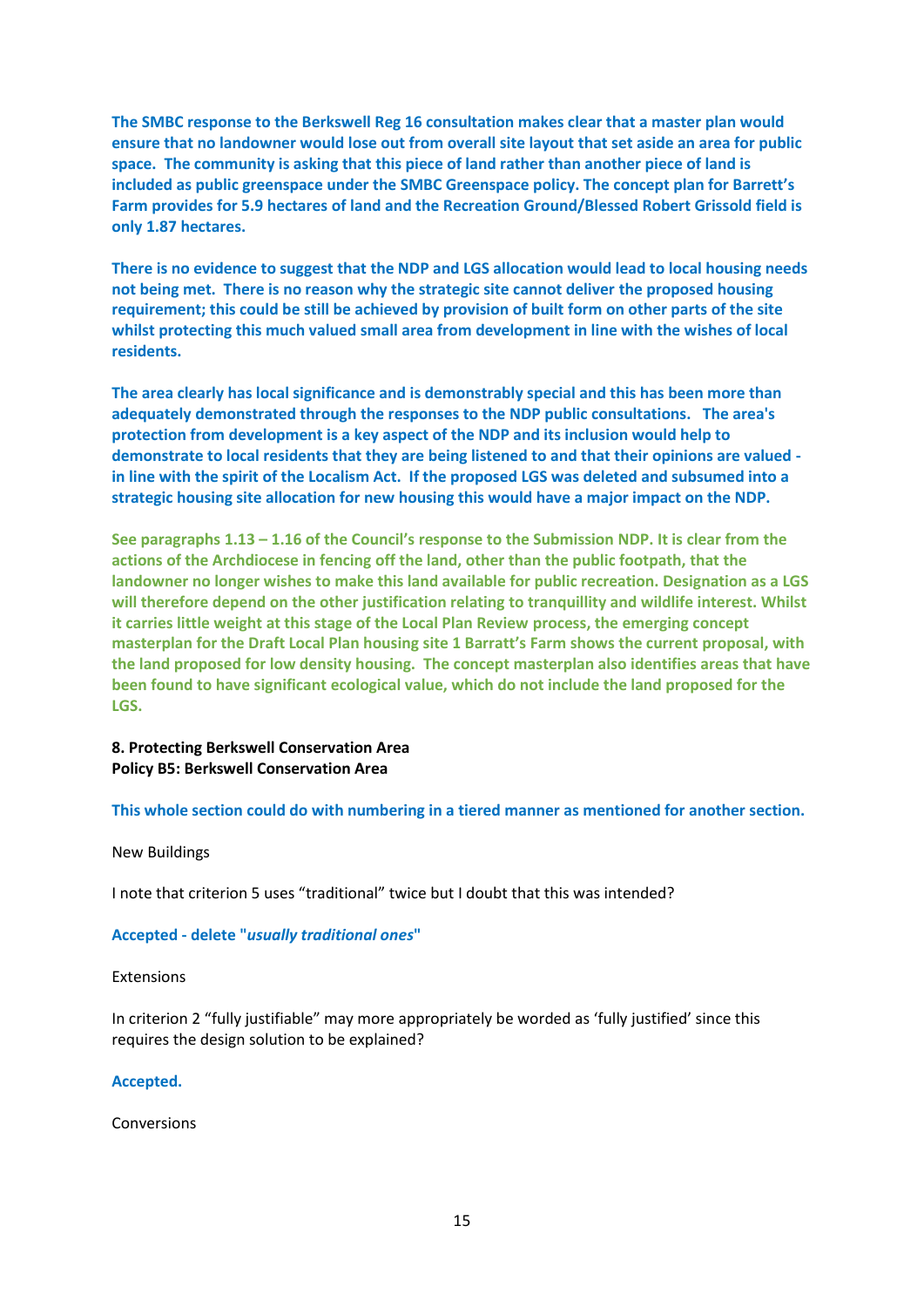It is unclear what "conversions" means here – it would appear that it probably means sub-division rather than change of use (such as with barns in the Policy that follows)? Do you have any comments on my lines of thought here?

**No - Policy B5 refers to conversions of non residential buildings within the conservation area.** 

**This policy section was included due to the recent conversion of the museum to a home. The scope is very limited, most conversions having already occurred, but there are 2 or 3 commercial/non agricultural buildings that could fall within this category including the Old Forge which was empty for a long time although it now is tenanted by a pottery.**

**However it could also be taken to refer to subdivision so a reference to subdivision could be added to improve clarification.** 

**Policy B6 refers more to buildings in the wider rural area / Green Belt (and not in the Berkswell conservation area). This could be made more explicit in the Policy title or wording.**

**9. Conversion of Former Agricultural Buildings Policy B6: Conversions of Former Agricultural Buildings**  Policy paragraph numbering appears to have been abandoned here?

## **Accepted. Numbering could be added.**

I am unclear what "Existing access arrangements should be used" is intended to imply. In context it is apparently not about the position of a front door but rather vehicular access.

## **Yes - correct.**

Is the requirement that the existing access must be "suitable and adequate" before conversion will be supported or, if it is expected that accesses must be made "suitable and adequate" for connecting to the local road network, why can't an altered access be appropriate?

**The thinking was that existing farm tracks with access from the main highway should be used where possible in preference to new driveways which may have a suburbanising effect on the rural area. However it is recognised that existing routes may need to be improved to ensure suitable access is provided. The 2 sentences could be amended to something like: "** *Existing access routes such as farm tracks should be used where possible, and where improvements are required such measures should be suitable and adequate for any proposed increases in traffic associated with the new uses***."**

I note that parking areas should 'screened' or 'concealed' depending on whether paragraph 4 or 5 is addressed; is this duplication?

**Accepted - delete first reference "** *Landscaping should be provided to screen parking areas***."**

## **10. Accessibility and Infrastructure**

**Policy B7: Improving Car Parking Facilities at Berkswell Station**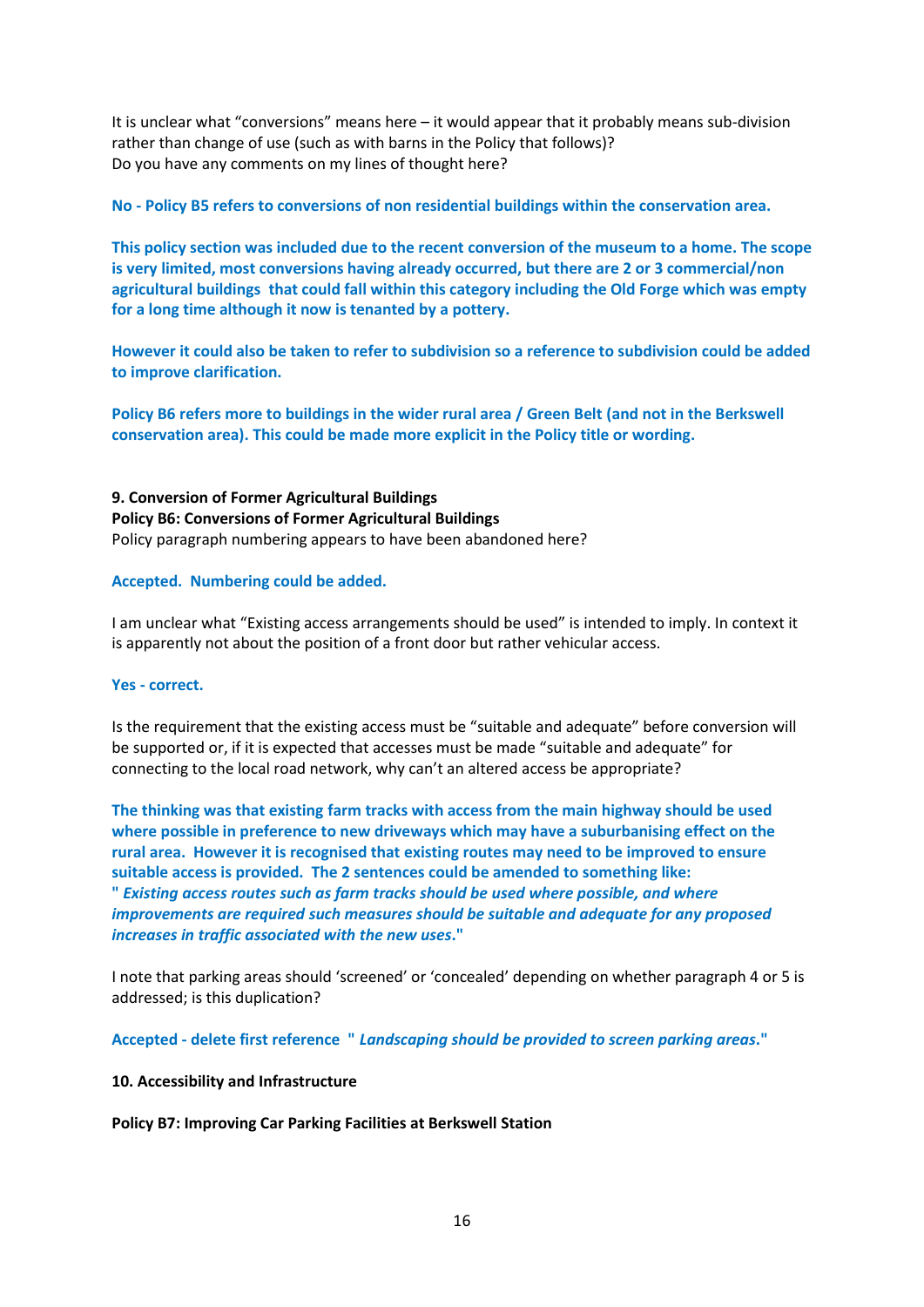In their representation the Environment Agency "noted that in paragraph 10.7 [it says] that there is 'a narrow strip of land in Flood Zone 3' to the West side of the West Coast Main Line. Within the policy text, it states that 'development of a two storey car park building and / or an extension to the current car park to the West of the West Coast Main Line'. Development within Flood Zone 3 should be avoided and the extension of the car park should take place within Flood Zone 1. We would recommend including this within the Policy wording." Do you have any comments on such an addition?

**Interestingly HS2 are proposing to build a car park extension so that they can route construction traffic down Hallmeadow Road thereby displacing 40 to 50 cars parked for the station. They have not landed on a spot yet but said it would be connected to the current car park.** 

**The Council accepts any car park must be built outside a flood plain and the policy could be amended to steer such development away from any areas at risk of flooding.**

## **Policy B8: Car Parking and Cycle Storage**

Government policy on provision for car parking starts from a different place to that apparent in the Berkswell Plan. Whilst I am examining against the NPPF 2012 the most up-to-date indication of policy is provided by the NPPF 2018 which says (para 102) "patterns of movement, streets, parking and other transport considerations are integral to the design of schemes, and contribute to making high quality places" and (para 105) "If setting local parking standards for residential and nonresidential development, policies should take into account: a) the accessibility of the development; b) the type, mix and use of development; c) the availability of and opportunities for public transport; d) local car ownership levels; and e) the need to ensure an adequate provision of spaces for charging plug-in and other ultra-low emission vehicles" and (para 106) "*Maximum* [*my emphasis*] parking standards for residential and non-residential development should only be set where there is a clear and compelling justification *that they are necessary for managing the local road network* [*my emphasis*] or for optimising the density of development in city and town centres and other locations that are well served by public transport". The pre-amble to Policy B8 is therefore confused and it certainly should not read as a rehearsed argument with the Local Planning Authority; current parking issues cannot be resolved via new development.

Whilst there may be a basis for requiring developers to address the criteria set down in the NPPF para 105 the Policy does not actually seem to require anything to be done with the "evaluation" (and the evaluation factors do not all seem to relate to the "number of spaces)? A representation comments: "The emerging Local Plan Policy P8 (Managing Travel Demand and Reducing Congestion) states that the Council will support development proposals which: 'take an evidence-based approach to demonstrate appropriate car parking provision, taking account of location, trip rates and, where relevant, travel plan targets and forecast levels of car ownership'. It is considered that the evidencebased approach would be more appropriate than seeking to apply specific parking standards through the NP."

I am not convinced that there is a basis for some of the more extreme measures: a Requiring all roads, whatever their likely usage, to allow for on-street parking on both sides despite the thrust of the Policy to require off-street parking provision would have a significant impact on design/densities achievable.

 $\mathbb Z$  "1 additional car parking space per bedroom" excluding the garage whatever its size – surely no development could meet this standard *and* meet the requirements of Policy B3?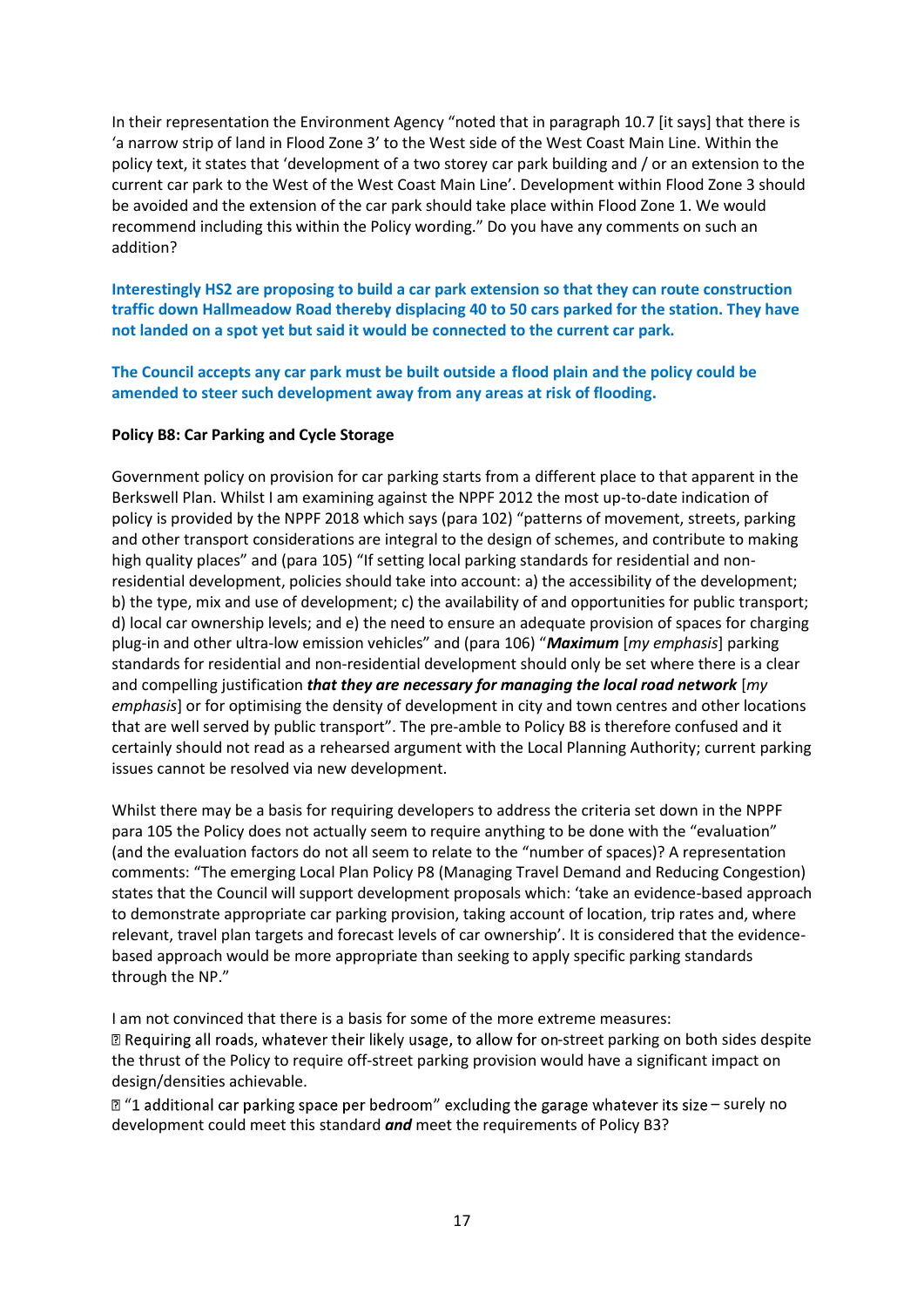$\mathbb Z$  "Unless the developer can demonstrate that the garage provision will actually be used for parking" – no indication is provided on how this might be achieved and it is surely a matter outside of the control of a developer?

Doesn't paragraph 8 summarise realistically what is being sought (although I believe the intended reference is to 'Secured by Design')?

**The QB is confused by this. The Examiner writes "to allow for on street parking on both sides". The NDP does not say that. The NDP says "the width of roads that would permit effective street parking without the need for residents to park on pavements and verges."**

**The Examiner also suggests that the NDP may be seeking to resolve current car parking issues via new development. That simply cannot be the case as the proposed new development is nowhere near the current car parking issues.** 

**We are however using the current car parking issues to demonstrate that there is a problem. A problem that blocks pavements and puts at a disadvantage the visually impaired, those with mobility issues and young people in pushchairs/prams.**

**However, the QB does accept that the policy must be confusing because the Examiner is confused. The QB's thinking is as follows**

**Our policy approach is intended to address the following issues:**

- **1. It is the failure of current car parking provision that causes pavement blocking to the disadvantage of the visually impaired, those with mobility restrictions and the young in prams/push chairs. That is indirect discrimination and unlawful and councils have legal duty to address it.**
- **2. That is demonstrated in 3 documents which show the results and then two which show that the cause is the high level of car ownership and poor public transport provision on our area**
	- **a. Report on pavement blocking [https://www.berkswellparishcouncil.org.uk/sites/berkswellparishcouncil.org.uk/fi](https://www.berkswellparishcouncil.org.uk/sites/berkswellparishcouncil.org.uk/files/downloads/Report%20on%20road%20blocking%20and%20pavement%20parking.pdf) [les/downloads/Report%20on%20road%20blocking%20and%20pavement%20parki](https://www.berkswellparishcouncil.org.uk/sites/berkswellparishcouncil.org.uk/files/downloads/Report%20on%20road%20blocking%20and%20pavement%20parking.pdf) [ng.pdf](https://www.berkswellparishcouncil.org.uk/sites/berkswellparishcouncil.org.uk/files/downloads/Report%20on%20road%20blocking%20and%20pavement%20parking.pdf)**
	- **b. Data on cars per household, house sizes etc [https://www.berkswellparishcouncil.org.uk/sites/berkswellparishcouncil.org.uk/fi](https://www.berkswellparishcouncil.org.uk/sites/berkswellparishcouncil.org.uk/files/downloads/Analysis%20of%20Car%20versus%20household%20data%20from%202011%20and%20other%20data.pdf) [les/downloads/Analysis%20of%20Car%20versus%20household%20data%20from%](https://www.berkswellparishcouncil.org.uk/sites/berkswellparishcouncil.org.uk/files/downloads/Analysis%20of%20Car%20versus%20household%20data%20from%202011%20and%20other%20data.pdf) [202011%20and%20other%20data.pdf](https://www.berkswellparishcouncil.org.uk/sites/berkswellparishcouncil.org.uk/files/downloads/Analysis%20of%20Car%20versus%20household%20data%20from%202011%20and%20other%20data.pdf)**
	- **c. The Solihull connected report which shows on page 46 that 70% of residents in our area use their car for their daily activities compared to a borough average of 50% and states that public transport options in this area are limited [https://www.berkswellparishcouncil.org.uk/sites/berkswellparishcouncil.org.uk/fi](https://www.berkswellparishcouncil.org.uk/sites/berkswellparishcouncil.org.uk/files/downloads/Solihull_Connected_Transport_Strategy_2016.pdf) [les/downloads/Solihull\\_Connected\\_Transport\\_Strategy\\_2016.pdf](https://www.berkswellparishcouncil.org.uk/sites/berkswellparishcouncil.org.uk/files/downloads/Solihull_Connected_Transport_Strategy_2016.pdf)**
- **3. Given that 17.8% of households on our area have 3 or more cars/light vans compared with 9.9% average for the borough and Berkswell parish has almost 55% of homes with 4 or more bedrooms Vs 26% for the Borough as a whole there is an issue in Berkswell that is greater than the borough as a whole. The national comparison is even more stark. 64% of Berkswell households have 2 or more cars compared with 34% nationally.**
- **4. The Council considers that the only way to cater for that, in the absence of effective communal parking, is to require one parking space per bedroom. Otherwise the result is**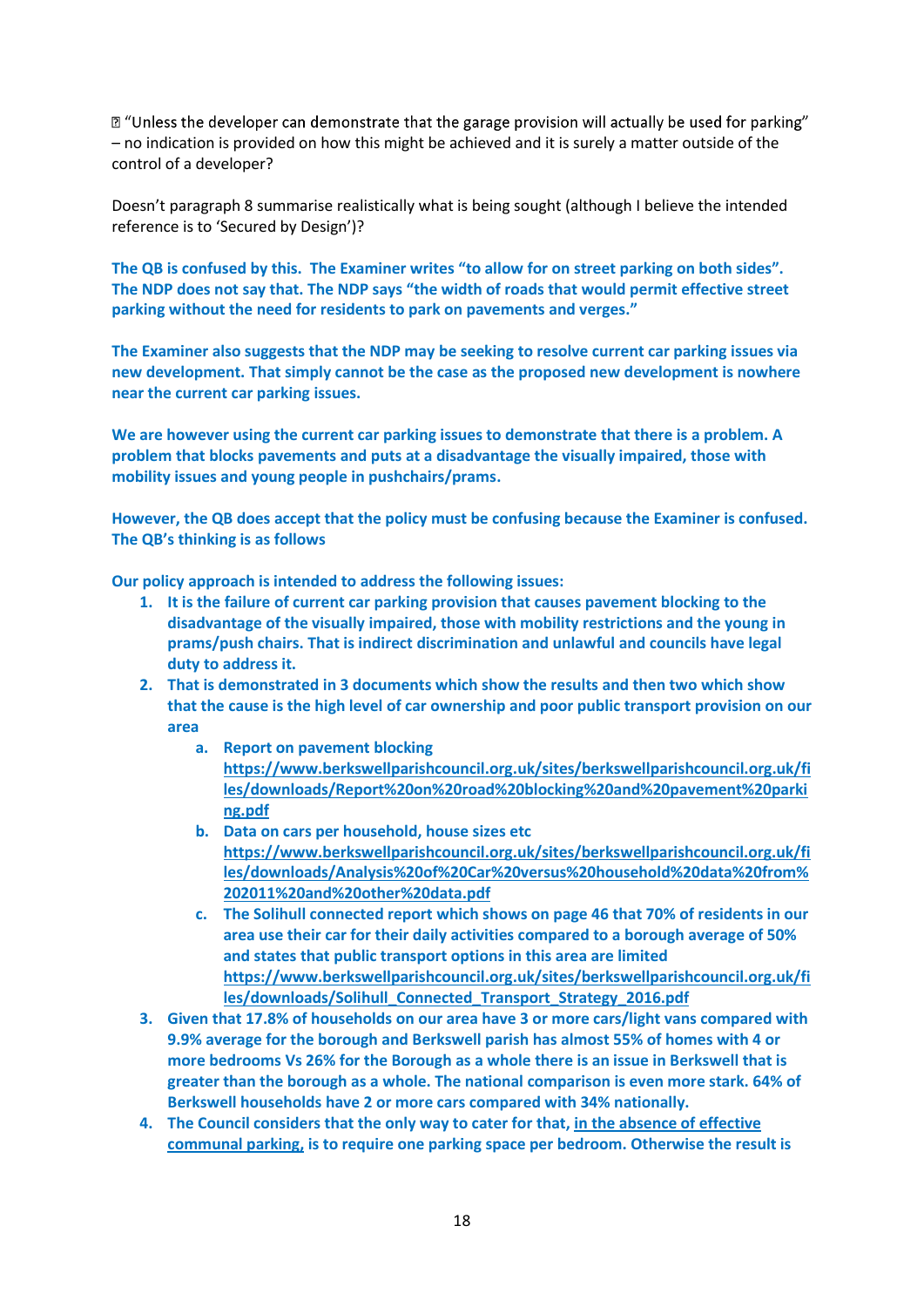**parking on the pavement. However, that is not the Council's preferred solution as the policy makes clear (or it should be clear)**

- **5. The policy is intended to require developers to demonstrate that either**
	- **a. They are going to provide one car parking space per bedroom**
- **OR**
- **b. Developers demonstrate either of the 3 following alternatives**
	- **i. The residents of their developments will use cars less than the Berkswell norm and that consequent parking requirements will be less. That could be achieved by residency clauses limiting households to a maximum number of cars for example**
	- **ii. There is effective communal provision perhaps mixed with more limited parking on residents' property. That is likely to be a much more effective approach for the use of land than one car per bedroom. Given that not all houses will have more than two cars, then sharing communal space means that one does not need to have as many spaces overall.**
	- **iii. There are a number of ways that this can be done but all will require the developer to make such communal parking attractive and effective and thereby encouraging residents not to park on pavements. The draft NDP policy suggests ways**
		- **1. Roads wide enough to allow parking and the passage of other vehicles. That is the approach on the Kemps Green estate in Balsall Common. That can include markings on the roads to show where to park and where not to park**
		- **2. Dedicated communal parking areas close to residents' homes and secure in accordance with the Manual for Streets**
- **c. It is common practice that most garages are used in part or in full for storage given the limits of storage in modern housing and a general reluctance to get out of a car in the rain to open a garage door. Two questions are asked by the examiner**
	- **i. How can a developer show that a garage will be used for parking when its use it out of the developer's control?**
	- **ii. Is it assumed that whatever the size of the garage that it will not be used for parking the car?**
- **d. The answer to those questions is solved by the developer considering the design of the garage and storage provision of the new homes. Good design can encourage the use of a garage for parking a car and discourage its use for storage. For example**
	- **i. For example, a garage can be designed to discourage storage by having no doors or it is a car port. It is then unlikely to be used for storage because it would not be secure and it is easy for a driver to use because they do not need to get out to open the doors. That is not a new approach**
	- **ii. Similarly, if the home is provided with a specific storage annex/workshop and the garage has electrically operated doors then that will encourage usage as a garage. That is not a new approach.**
	- **iii. The Council can provide other solutions to this issue in use elsewhere. Some involve novel solutions but have been built for 30 years which provide communal parking with the minimum of roads space creating safe environments for children as well. In summary the developer can design for the use of garages to be used for parking cars rather than storage and in that way meet the requirement to demonstrate that the garage will be used for parking a car.**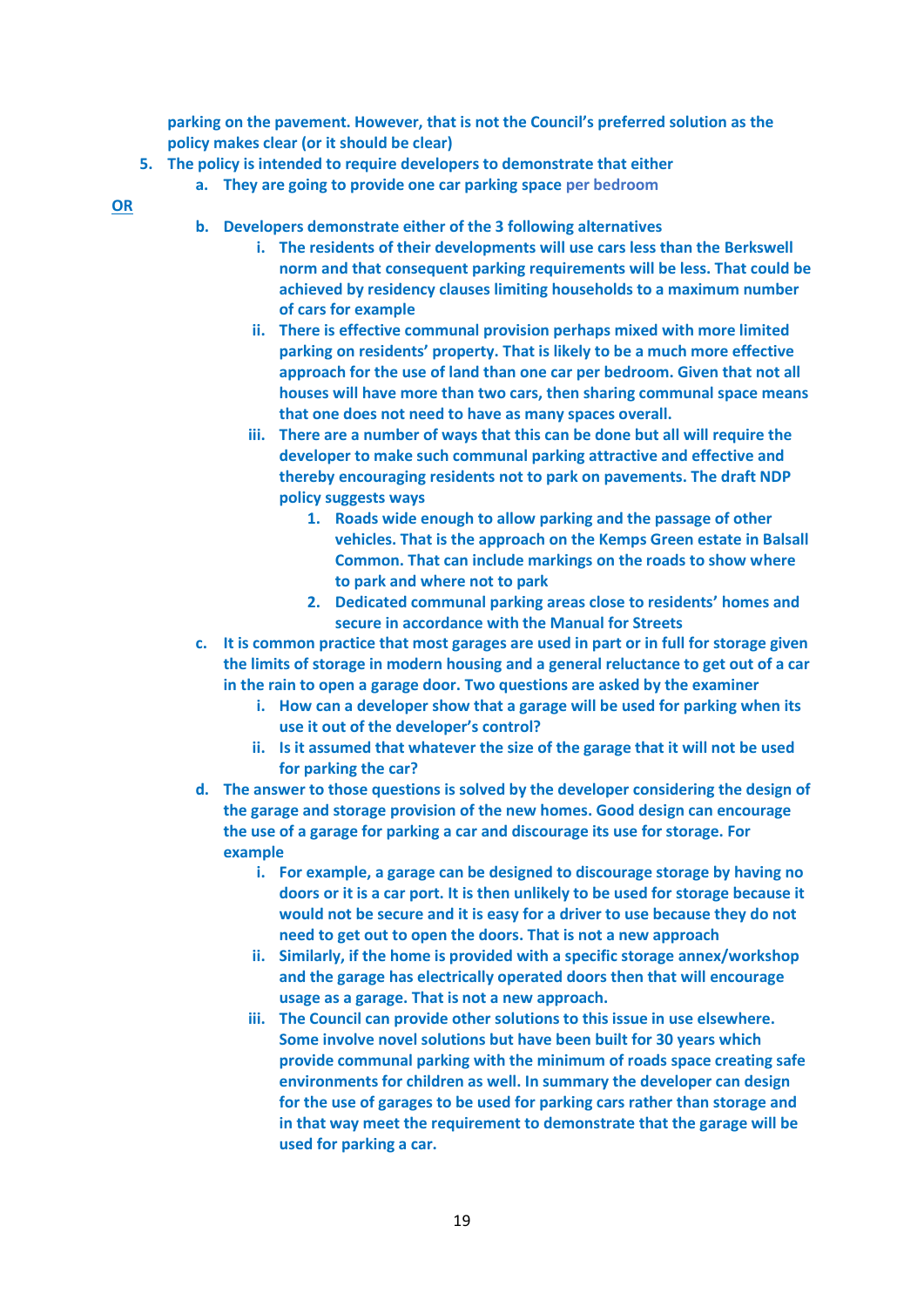**In summary, if the local plan dictates that significant housing will be built in an area of poor public transport with high car usage such as Balsall Common, then planning for the resultant number of cars that new residents will have must take place if the negative discriminatory impacts on the disabled and young are to be avoided.** 

**Given that the planning policy was not clear to the examiner, the QB would like to suggest that the planning policy is modified to make the policy clearer. In particular that the one car space per bedroom is only a default position, most likely to be used on smaller developments, and requiring a more evidence-based approach on larger sites. Something like the following might be appropriate which leaves most wording unchanged but reorders it to improve clarity.**

## *Policy B8: Car Parking and Cycle Storage*

- *1. Default provision of car parking provision in new housing developments*
	- *1.1. Given the high car dependence of the residents' of Berkswell Parish, developers of new housing schemes are required to provide adequate parking for residents' cars that will secure by design suitable and sufficient car/van parking and layout on new developments to deliver the unimpeded and safe use of pavements and pavement ramps at junctions for those with disabilities both ambulatory and visual, and those with young children in prams, buggies and pushchairs to meet the requirements of the Human Rights Act 1993 and Equality Act 2010.*
	- *1.2. The default position is the provision of off-street car parking located on each new housing property that provides a minimum standard of 2 parking spaces per home for households of 1-2 bedrooms, and thereafter 1 additional car parking space per additional bedroom. It is recognised that this might result in an inefficient use of land for some developments and developers can propose alternative arrangements based on an evaluation of parking need and appropriate provision to meet that need using the following approach:-*

### *2. Evaluation of parking need*

*The evaluation will cover the following factors as a minimum*

- *2.1. Size of properties;*
- *2.2. Proximity to local facilities and public transport provision;*
- *2.3. The average number of cars per household currently in the parish;*
- *2.4. The location of employment and the likely travel to work method and the data from any Transport Statement/Assessment required by the NPPF;*
- *2.5. The opportunity to provide* 
	- *2.5.1.widths and design of roads that would permit effective on street parking without the need for residents to park on pavements or verges;*
	- *2.5.2.suitable provision for visitors' car parking and space for delivery vehicles;*
	- *2.5.3.communal parking which is close to residents' homes and "overlooked" for security purposes and in accordance with the provisions of the Manual for Streets and supporting the need for residents to charge their electric vehicles (recognising that the sale of new cars with petrol/diesel engines may be banned early in the life of new housing built under this NDP).*

### *3. Meeting the identified need*

*3.1. Developers should seek, as far as is practical, to meet the need identified through the evaluation in a more land efficient manner than the default option through a mix of parking*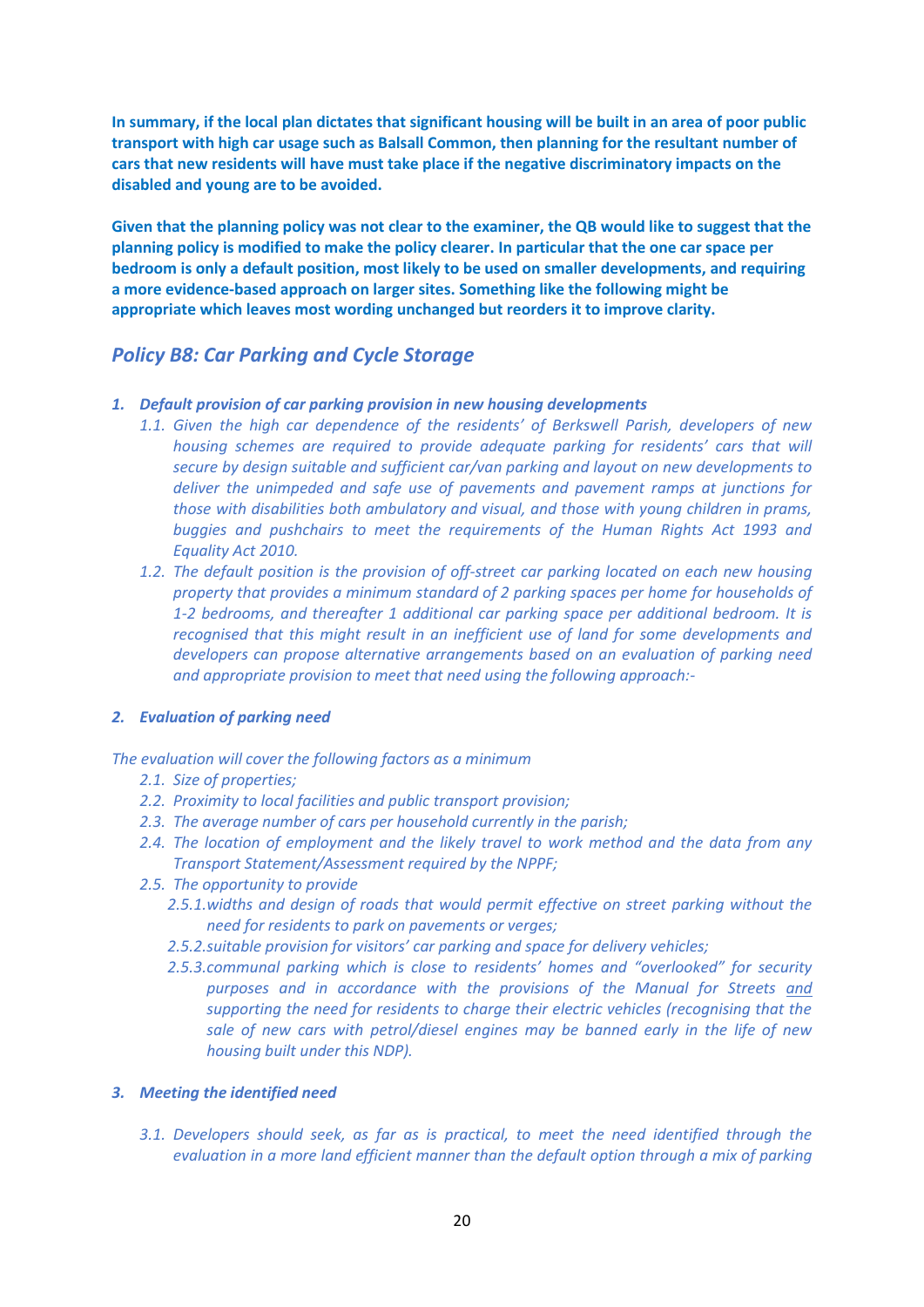*on individual properties and communal parking, that will be attractive and convenient for residents to use*

*3.2. For the purposes of this policy, spaces within garages do not count towards the provision of car parking spaces unless the developer can demonstrate measures that are likely to result in the use of the garage for parking. For example, by the design of garage and storage provision or restrictive covenants on car parking. Spaces within car ports and garages without doors do count towards the provision of car parking spaces.*

## *4. Cycle parking and storage*

*All housing schemes should include high quality cycle parking and storage facilities.*

**See paragraphs 1.19 – 1.20 of the Council's response to the Submission NDP. The policy on residential parking standards proposed in the Knowle Dorridge Bentley Heath NDP was deleted following the examination and is not included in the referendum version. See the Council's comments in response to the Examiner's enquiries in relation to Policy B1 criterion 2e.** 

## P**olicy B9: Improving Accessibility for All**

Whilst the purpose of this Policy is generally clear:

 $\mathbb B$  Paragraph 1 applies to all "development proposals" but not all will be close or adjacent to the identified routes; therefore a "where applicable" needs to be included.

## **Accepted.**

**Z** I note that Secured by Design specifically discourages "segregated" footpaths but encourages "integrated" networks (paras 8.6 – 8.8); paragraph 2 would appear to be at odds with that advice?

**Not accepted. The QB would like to make the following points in support of the provision of segregated routes:**

- **1. Parking in the centre of Balsall common is at or close to capacity at peak times. See attached chart which shows vacant car parking spaces assuming the coop car park can be used by those not visiting the coop.**
- **2. The 1st version of the Solihull plan scheduled an additional 1215 houses in Balsall Common with the 2nd draft showing 1755.**
- **3. As such more cars driving into Balsall Common will be not practical and hence encouraging people to walk or cycle is critical for people to be able to access the facilities in the centre**
- **4. The station car park is significantly over capacity. It has about 75 car parking spaces and about 70 park on a combination of Station Road and Hallmeadow Road on peak (midweek) days. The Station Road element is new in the last 12 months accounting for 20- 25 per day.**
- **5. Again, it is unlikely that sufficient additional car parking will be provided. Hallmeadow Road is almost certain to become a haul route for HS2 with parking banned. Hence, encouraging people to walk/cycle to the station is important with the scale of development proposed.**
- **6. Similar issues surround parking and cars at the Heart of England Academy.**
- **7. Hence, policy P9 is about encouraging people not to use the car.**
- **8. The NDP (and Solihull draft plan) calls for housing to be accessed from purpose built new roads. These will tend to create a "long way around" to Balsall Common facilities in many cases. If foot/cycle access were only by those routes it would discourage people from leaving their cars at home.**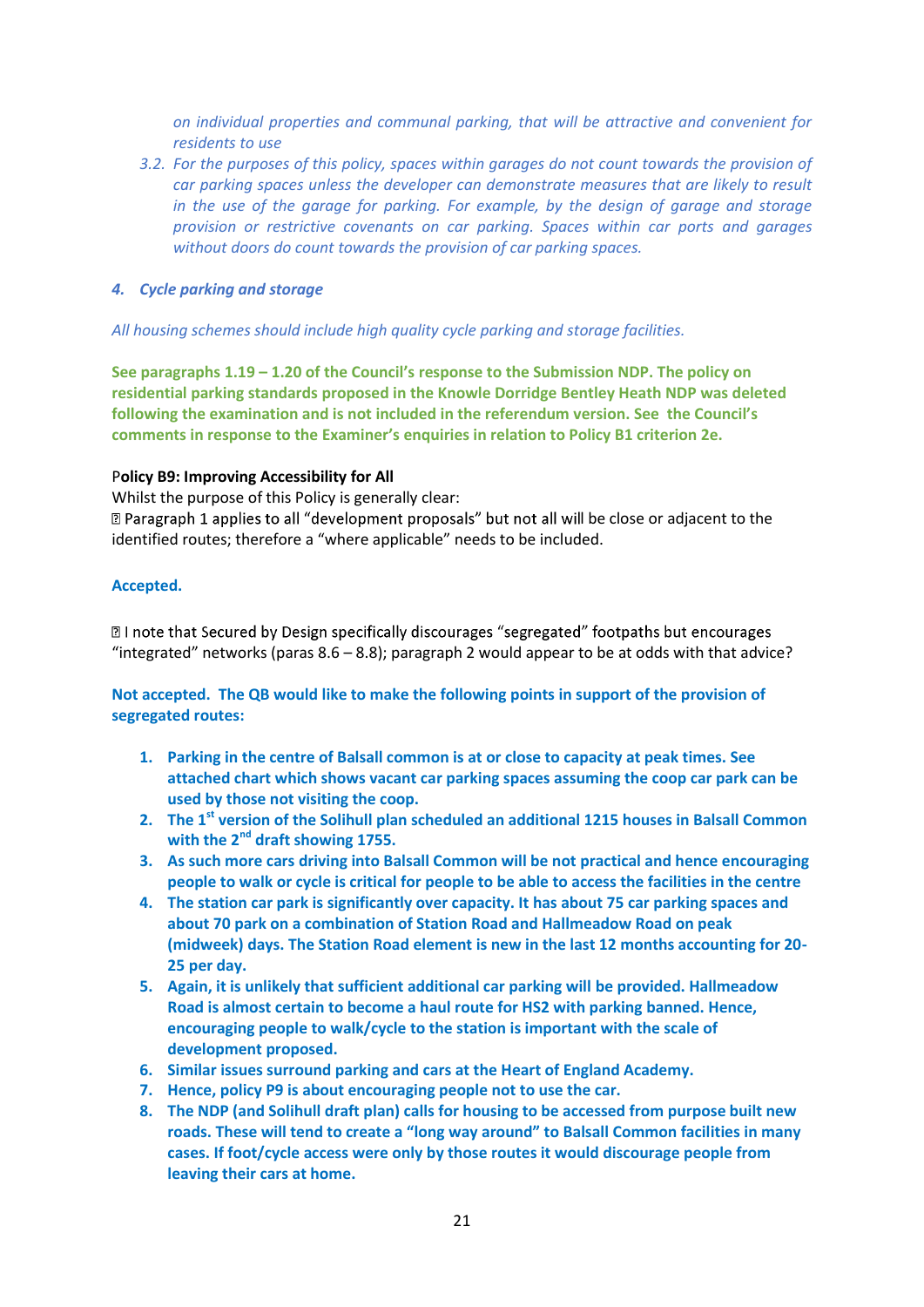- **9. What policy P9 is encouraging is safe and accessible permeability from new development for pedestrians and cyclists to Balsall Common centre without encouraging vehicular traffic.**
- **10. This approach works well on Riddings Hill where many people walk across the park into the village centre via Green Lane. Recently the parish council was instrumental in opening up access for mobility scooters to cater for a defined need using this park/Green Lane route.**
- **11. Hence, paragraph 2 specifically addresses this need.**
- **12. It could be modified to make it clear that its purpose is to enhance non vehicular access to the public facilities in Balsall Common.**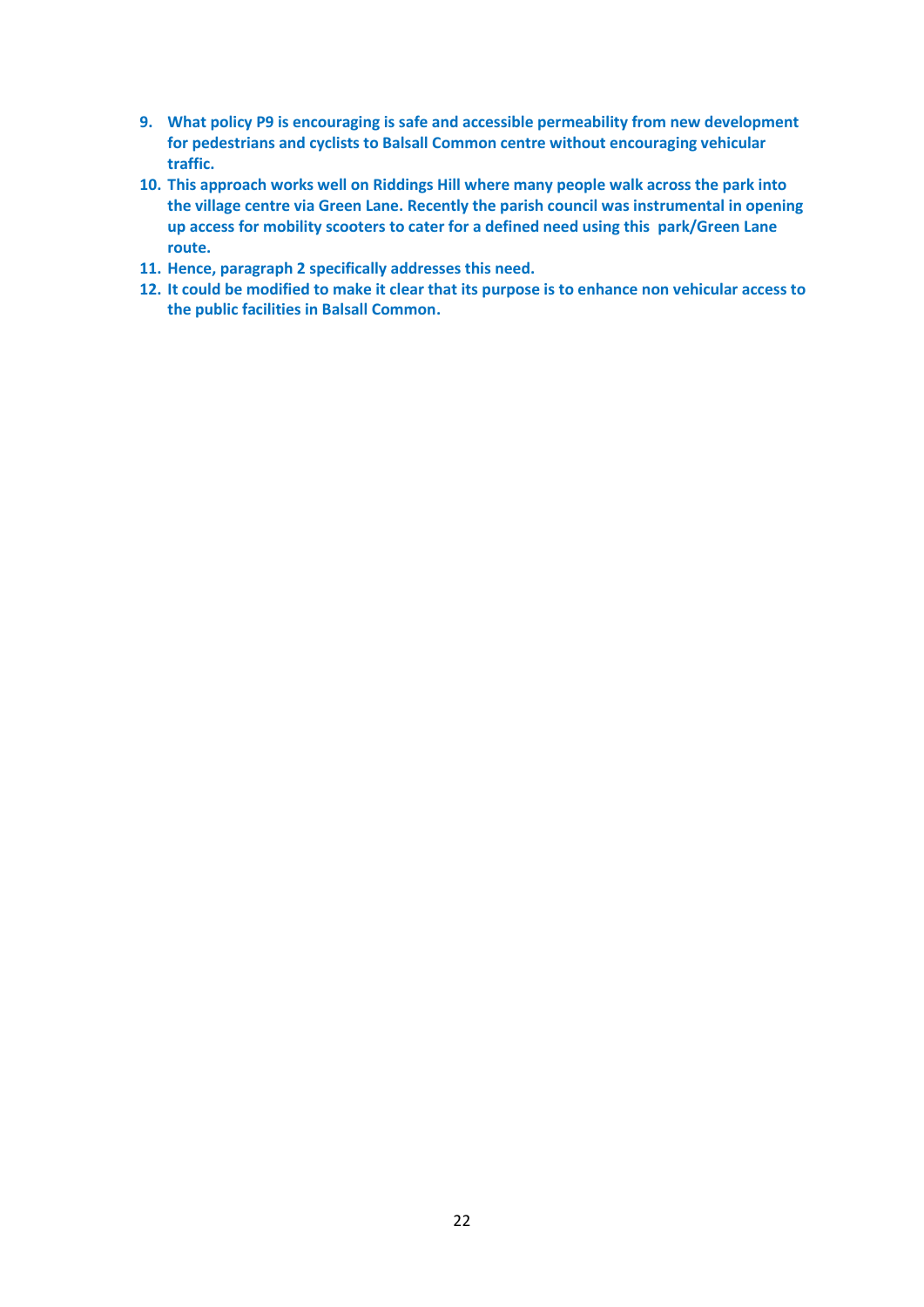

Vacant car parking spaces - Balsall Common Centre

Contras partico not available and cars in Partico redistributed to legitimate spaces)<br>173 legitimate spaces in Library car park, Station Road, Coop, Barclays and Motoristsshop.



Your comments on all these lines of thought are invited.

## **11 Business Businesses in the Rural Area Policy B10: Supporting Local Businesses**

As written the three criteria for the first paragraph of the Policy read as 1 "and" (implicitly) 2 "and" (explicitly) 3 but the third element is surely not intended to be a requirement of every business proposal, particularly if the Policy is partly about supporting existing businesses?